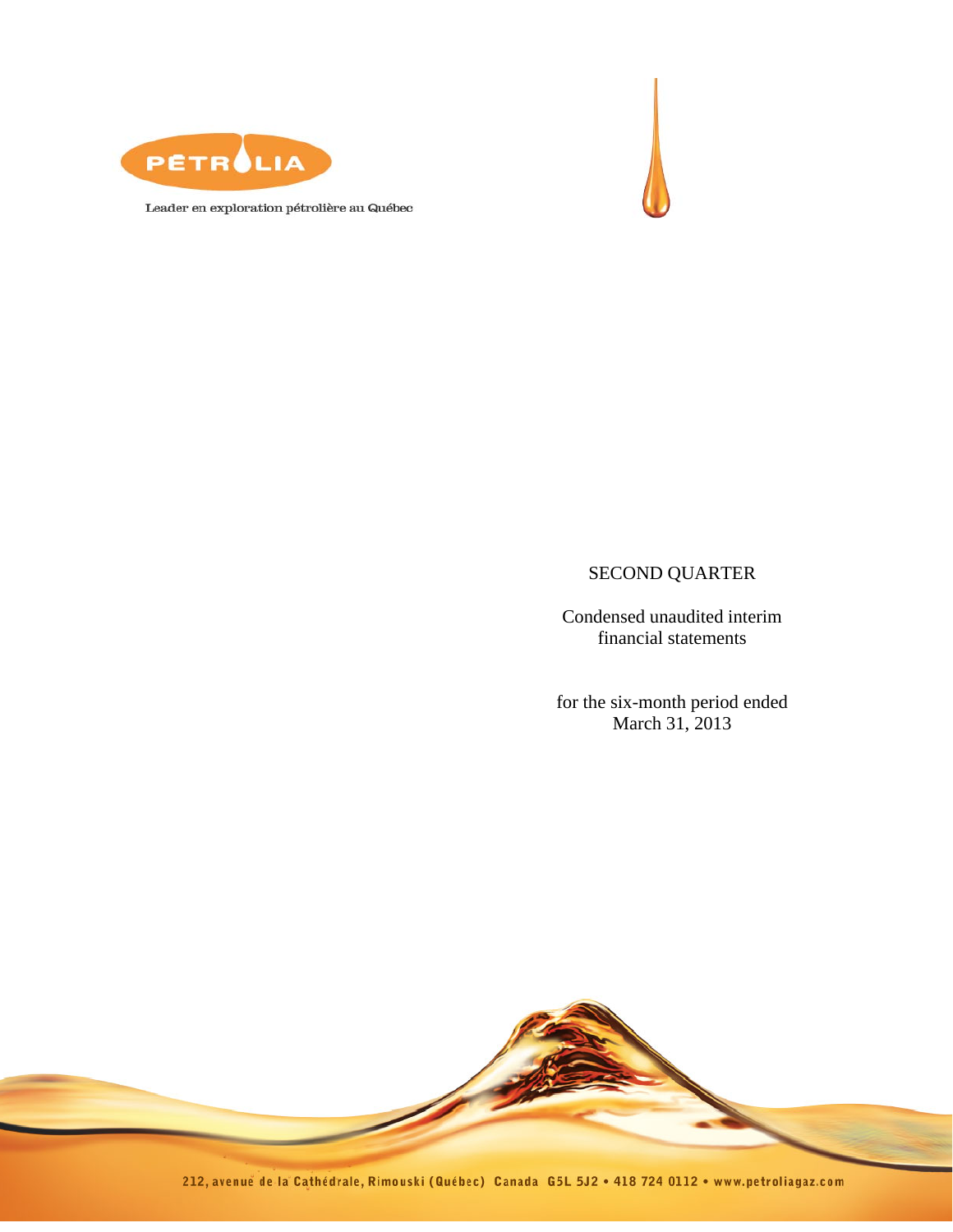

# CONDENSED UNAUDITED INTERIM FINANCIAL STATEMENTS

# FOR THE SIX-MONTH PERIOD ENDED

# MARCH 31, 2013

| 1.                                                                           |  |
|------------------------------------------------------------------------------|--|
| BASIS FOR THE PREPARATION OF CONDENSED INTERIM FINANCIAL STATEMENTS  8<br>2. |  |
| 3.                                                                           |  |
| 4.                                                                           |  |
| 5.                                                                           |  |
| б.                                                                           |  |
| 7.                                                                           |  |
| 8                                                                            |  |
| 9.                                                                           |  |
|                                                                              |  |
|                                                                              |  |
|                                                                              |  |
|                                                                              |  |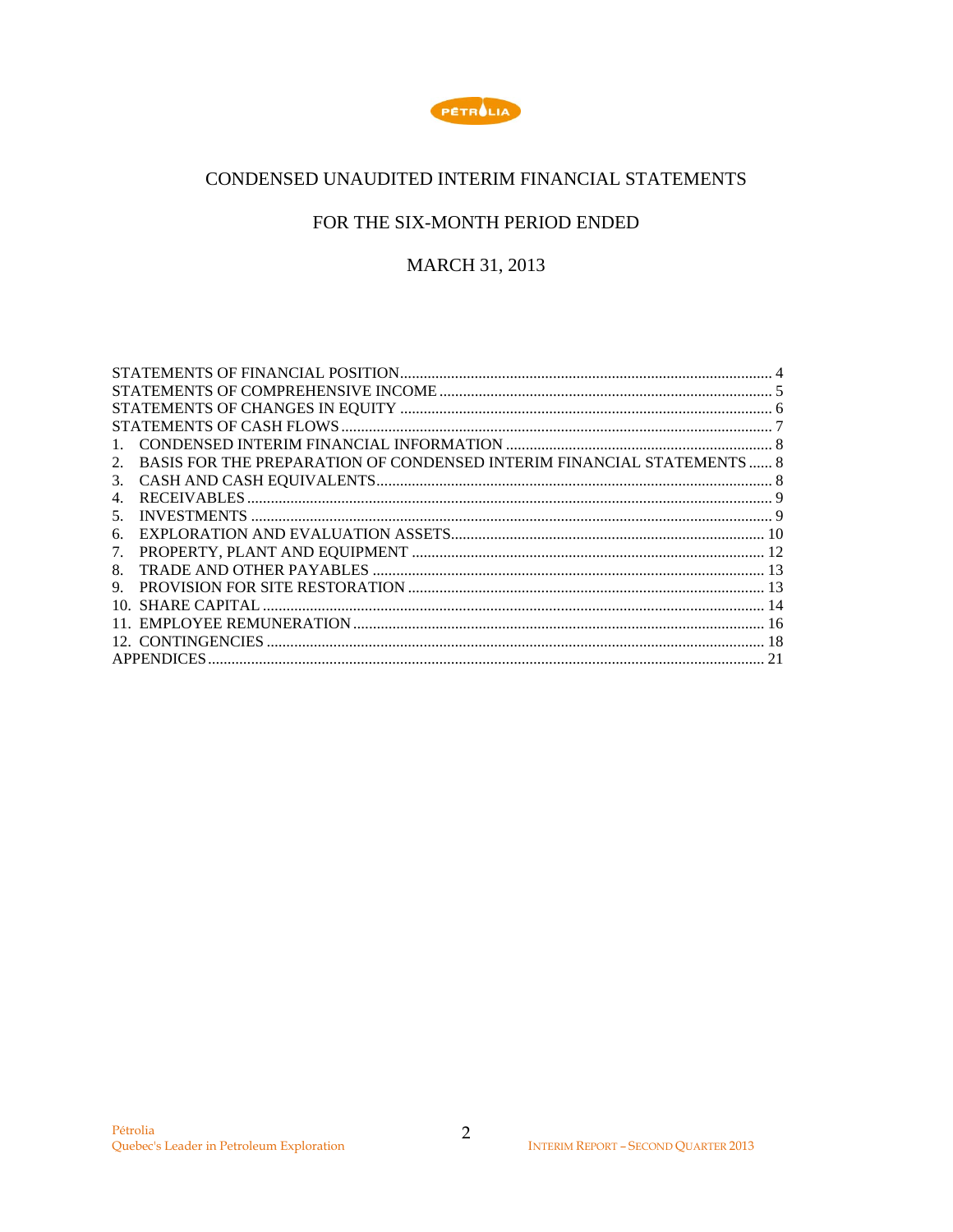

### **CONDENSED UNAUDITED INTERIM FINANCIAL STATEMENTS**

## **FOR THE SIX-MONTH PERIOD ENDED**

## **MARCH 31, 2013**

## **Declaration Concerning the Interim Financial Statements**

Management has prepared Pétrolia Inc.'s condensed interim financial statements, which include the statements of financial position as at March 31, 2013 and September 30, 2012, as well as the statements of comprehensive income, statements of changes in equity and the statements of cash flows for the periods ended March 31, 2013 and March 31, 2012. No auditing firm has examined or audited these interim financial statements.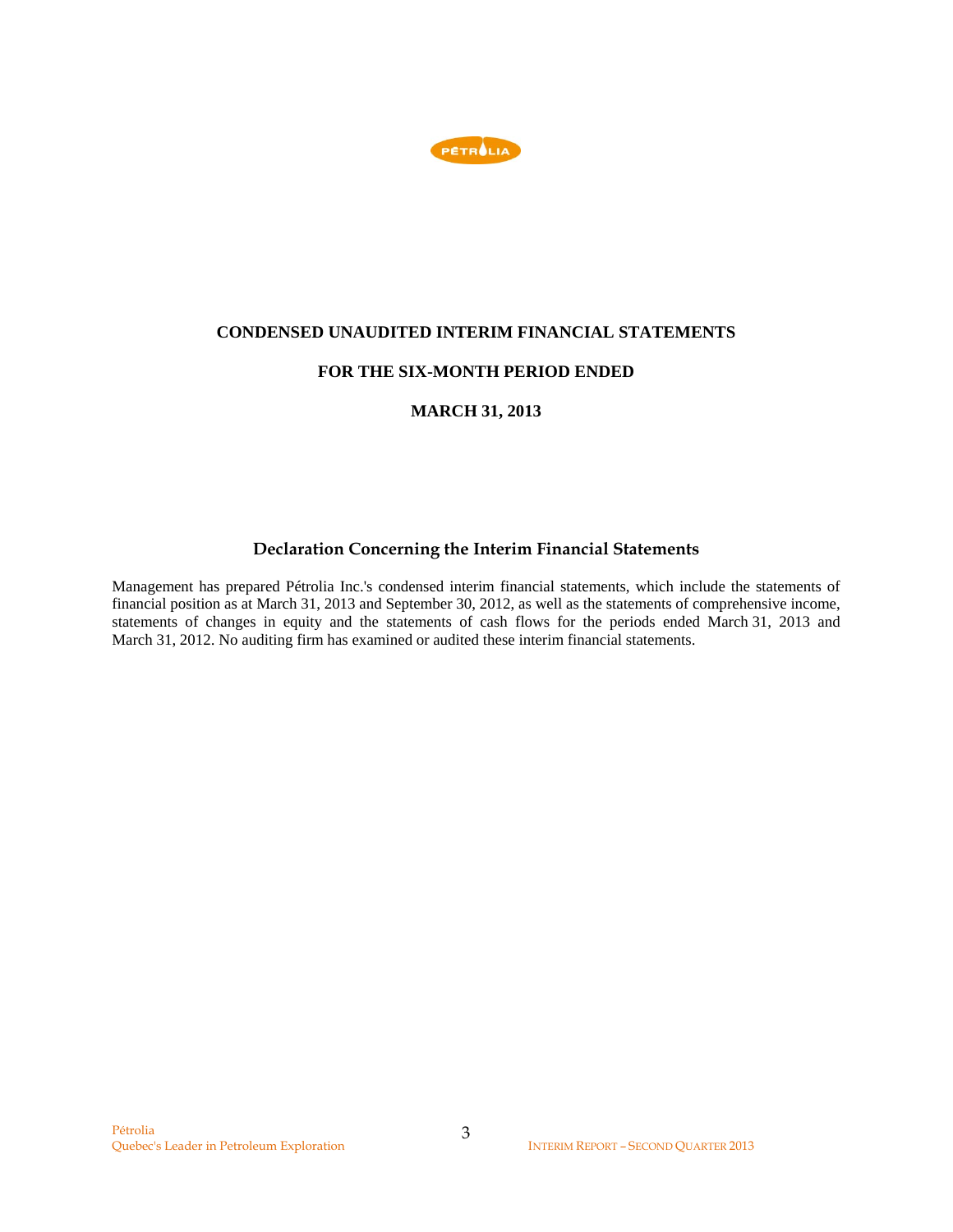

# **STATEMENTS OF FINANCIAL POSITION**

(Unaudited – in Canadian dollars)

|                                                                                      | As at March 31,<br>2013<br>\$ | As at September 30,<br>2012<br>\$ |
|--------------------------------------------------------------------------------------|-------------------------------|-----------------------------------|
| <b>ASSETS</b>                                                                        |                               |                                   |
| <b>Current</b>                                                                       |                               |                                   |
| Cash and cash equivalents (Note 3)                                                   | 1,432,057                     | 10,242,262                        |
| Receivables (Note 4)                                                                 | 8,094,965                     | 5,086,302                         |
| Prepaid expenses                                                                     | 97,083                        | 113,074                           |
| Inventories                                                                          |                               | 51,470                            |
| Investments cashable during the next fiscal year (Note 5)                            | 930,000                       | 1,080,000                         |
|                                                                                      | 10,554,105                    | 16,573,108                        |
| Non-current                                                                          |                               |                                   |
| Deposit on exploration costs                                                         |                               | 2,100,000                         |
| Property, plant and equipment (Note 7)<br>Exploration and evaluation assets (Note 6) | 950,318                       | 1,031,975                         |
|                                                                                      | 41,566,218                    | 32,695,097                        |
|                                                                                      | 42,516,536                    | 35,827,072                        |
|                                                                                      | 53,070,641                    | 52,400,180                        |
| <b>LIABILITIES</b><br><b>Current</b>                                                 |                               |                                   |
| TRADE AND OTHER PAYABLES (Note 8)                                                    | 3,669,909                     | 3,027,306                         |
| Provision for site restoration (Note 9)                                              | 98,000                        | 98,000                            |
|                                                                                      | 3,767,909                     | 3,125,306                         |
| Non-current                                                                          |                               |                                   |
| Deferred lease inducements                                                           | 86,769                        | 100,469                           |
| Provision for site restoration (Note 9)                                              | 287,938                       | 287,938                           |
| Other liabilities<br>Deferred tax liabilities                                        | 856,173                       | 1,224,584                         |
|                                                                                      | 1,230,880                     | 1,612,991                         |
|                                                                                      | 4,998,789                     | 4,738,297                         |
| <b>EQUITY</b>                                                                        |                               |                                   |
| Share capital (Note 10)                                                              | 52,626,585                    | 51,378,040                        |
| Other components of equity                                                           | 3,875,328                     | 3,026,923                         |
| Deficit                                                                              | (8,430,061)                   | (6,743,080)                       |
|                                                                                      | 48,071,852                    | 47,661,883                        |
|                                                                                      |                               |                                   |
|                                                                                      | 53,070,641                    | 52,400,180                        |

Contingencies (Note 12)

Supplementary notes are an integral part of the interim financial statements

On behalf of the Board

Director Director

(signed) *André Proulx* (signed) *Charles Boulanger*

4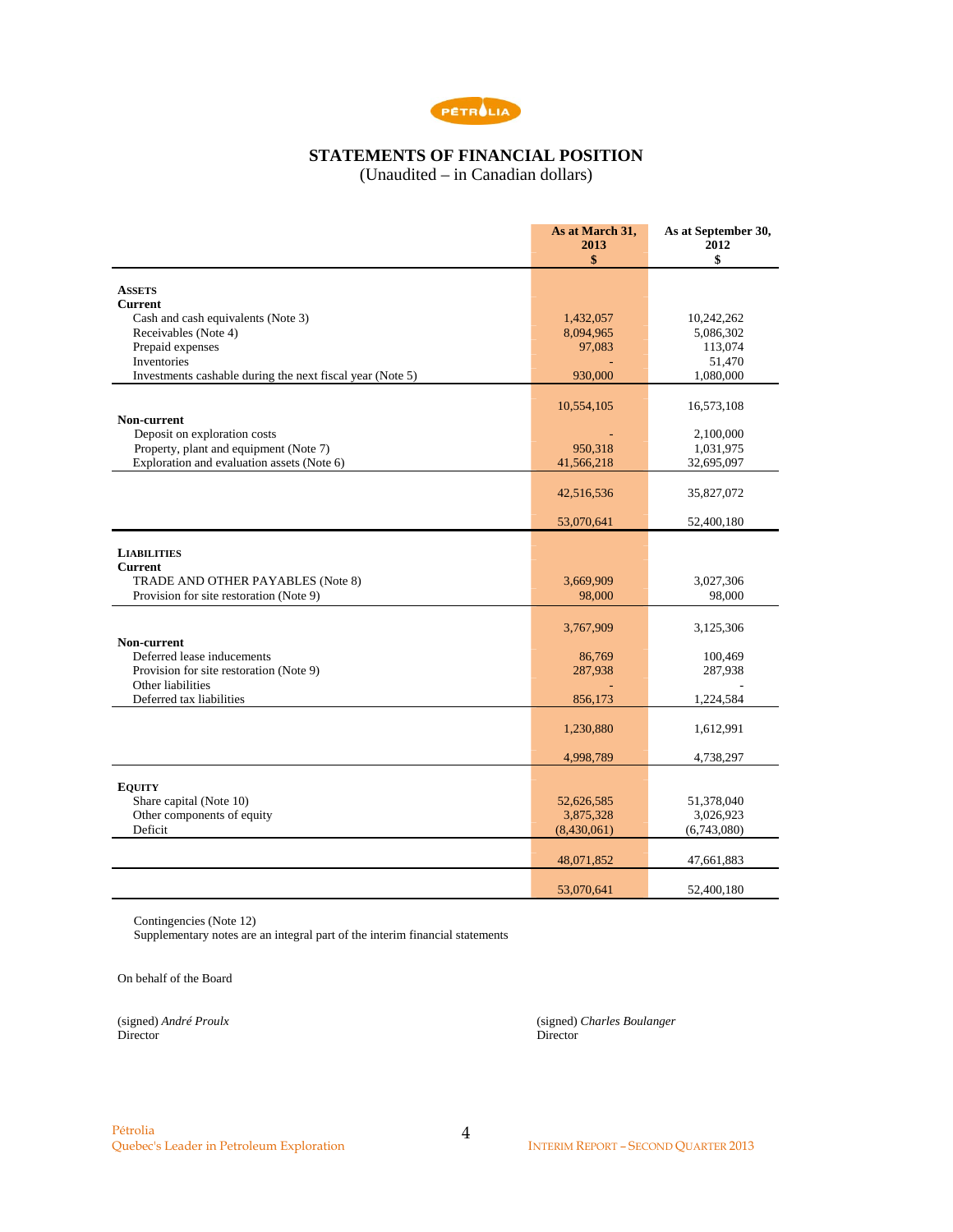

# **STATEMENTS OF COMPREHENSIVE INCOME**

(Unaudited – in Canadian dollars)

|                                                         | For the three months ended |            | For the six months ended |               |  |
|---------------------------------------------------------|----------------------------|------------|--------------------------|---------------|--|
|                                                         |                            | March 31,  |                          | March 31,     |  |
|                                                         | 2013                       | 2012       | 2013                     | 2012          |  |
|                                                         | \$                         | \$         | \$                       | \$            |  |
|                                                         |                            |            |                          |               |  |
| <b>INCOME</b>                                           |                            |            |                          |               |  |
| Rental income                                           | 3,072                      | 2,994      | 6.066                    | 5,988         |  |
| Project management                                      | 24,687                     | 5,902      | 24,687                   | 22,178        |  |
|                                                         |                            |            |                          |               |  |
|                                                         | 27,759                     | 8,896      | 30,753                   | 28,166        |  |
|                                                         |                            |            |                          |               |  |
| <b>ADMINISTRATIVE EXPENSES (Appendix A)</b>             | 873,743                    | 930,186    | 2,396,677                | 1,839,242     |  |
| <b>OPERATING EXPENSES (Appendix B)</b>                  | 212,945                    | 42,110     |                          | 75,712        |  |
| FINANCIAL INCOME AND EXPENSES (Appendix C)              | (28, 729)                  | (37, 582)  | (65,272)                 | (87, 527)     |  |
|                                                         |                            |            |                          |               |  |
|                                                         | 1,057,959                  | 934,714    | 2,331,405                | 1,827,427     |  |
|                                                         |                            |            |                          |               |  |
| <b>LOSS BEFORE OTHER ITEMS AND INCOME TAXES</b>         | (1,030,200)                | (925, 818) | (2,300,652)              | (1,799,261)   |  |
|                                                         |                            |            |                          |               |  |
| <b>OTHER ITEMS</b>                                      |                            |            |                          |               |  |
| Gain (loss) on disposal of interest in certain licences |                            |            |                          | (494, 486)    |  |
| Gain (loss) on disposal of assets                       |                            |            | (3,576)                  |               |  |
|                                                         |                            |            |                          |               |  |
| <b>INCOME (LOSS) BEFORE TAXES</b>                       | (1,030,200)                | (925, 818) | (2,304,228)              | (2, 293, 747) |  |
|                                                         |                            |            |                          |               |  |
| Deferred tax expense                                    | (491, 337)                 | (226, 588) | (617, 244)               | (443, 875)    |  |
|                                                         |                            |            |                          |               |  |
| NET INCOME (NET LOSS) AND COMPREHENSIVE INCOME FOR      | (538, 863)                 | (699, 230) | (1,686,984)              | (1,849,872)   |  |
| <b>THE PERIOD</b>                                       |                            |            |                          |               |  |
|                                                         |                            |            |                          |               |  |
| <b>BASIC NET EARNINGS (NET LOSS) PER SHARE</b>          | (0.008)                    | (0.013)    | (0.025)                  | (0.035)       |  |
| <b>DILUTED NET EARNINGS (NET LOSS) PER SHARE</b>        | (0.008)                    | (0.013)    | (0.025)                  | (0.035)       |  |
|                                                         |                            |            |                          |               |  |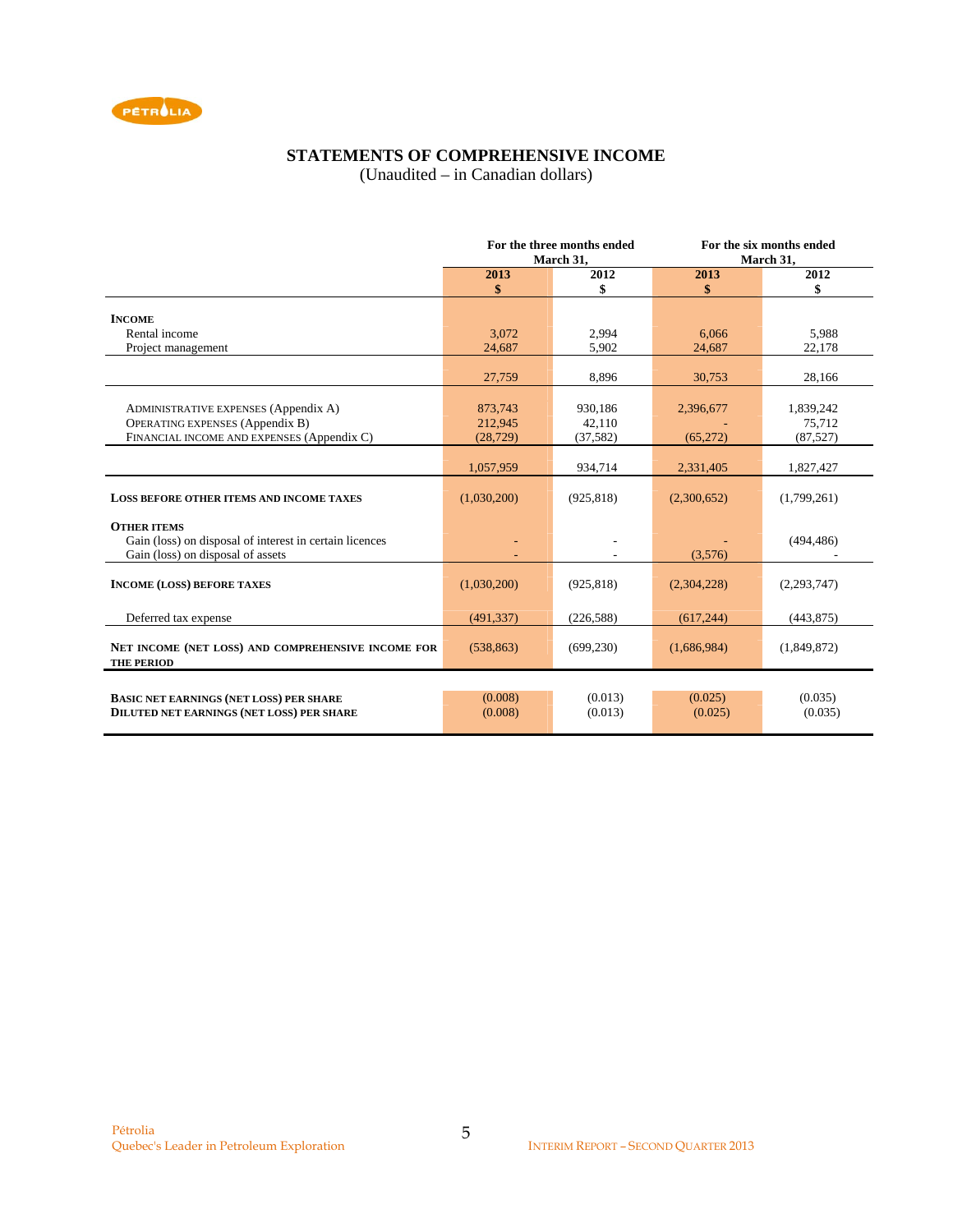

# **STATEMENTS OF CHANGES IN EQUITY**

(Unaudited – in Canadian dollars)

|                                                        | <b>Share</b><br>capital | <b>Contributed</b><br>surplus | <b>Deficit</b> | <b>Total</b><br>equity |
|--------------------------------------------------------|-------------------------|-------------------------------|----------------|------------------------|
|                                                        | $\overline{\$}$         | \$                            | \$             | $\overline{\$}$        |
| <b>Audited balance at</b><br><b>September 30, 2011</b> | 35,432,271              | 2,395,117                     | (3,724,047)    | 34,103,341             |
| Warrants exercised                                     | 344,137                 |                               |                | 344,137                |
| Share-based payment                                    | 57,700                  | (23,700)                      |                | 34,000                 |
| Share-based compensation                               |                         | 639,692                       |                | 639,692                |
| Comprehensive income                                   |                         | $\overline{\phantom{a}}$      | (1,849,872)    | (1,849,872)            |
| <b>Unaudited balance at</b><br>March 31, 2012          | 35,834,108              | 3,011,109                     | (5,573,919)    | 33,271,298             |
| <b>Audited balance at</b><br>September 30, 2012        | 51,378,040              | 3,026,923                     | (6,743,077)    | 47,661,883             |
| Exercise of options                                    | 478,600                 | (194,200)                     |                | 284,400                |
| Shares issued                                          | 899,627                 |                               |                | 899,627                |
| Share issuance costs                                   | (129, 682)              |                               |                | (129, 682)             |
| Share-based payment                                    | $\blacksquare$          | 1,042,605                     |                | 933,120                |
| Net and comprehensive loss                             |                         |                               | (1,686,984)    | (1,686,984)            |
| <b>Unaudited balance at</b><br><b>March 31, 2013</b>   | 52,626,585              | 3,875,328                     | (8,430,061)    | 48,071,852             |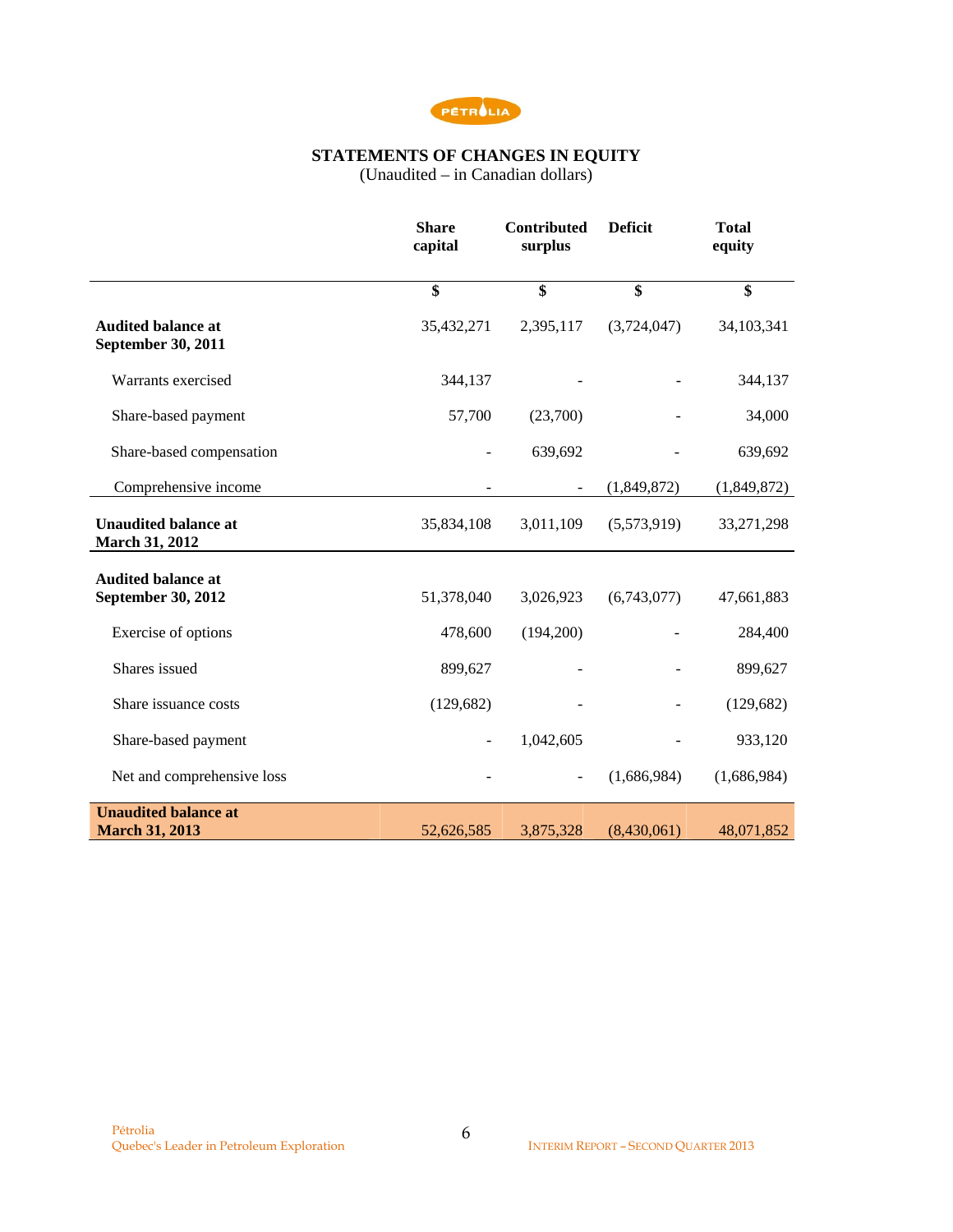

# **STATEMENTS OF CASH FLOWS**

(Unaudited – in Canadian dollars)

|                                                             | For the six months ended<br>March 31, |             |  |
|-------------------------------------------------------------|---------------------------------------|-------------|--|
|                                                             |                                       |             |  |
|                                                             | 2013                                  | 2012        |  |
|                                                             | \$                                    | \$          |  |
|                                                             |                                       |             |  |
| <b>OPERATING ACTIVITIES</b>                                 |                                       |             |  |
| Net income (net loss)                                       | (1,686,984)                           | (1,849,872) |  |
| Items not affecting cash:                                   |                                       |             |  |
| Depreciation of property, plant and equipment               | 151,552                               | 125,695     |  |
| Deferred tax expense                                        | (368, 411)                            | (443, 875)  |  |
| Share-based payment                                         | 933,120                               | 615,992     |  |
| Depreciation of deferred rental incentives                  | (13,700)                              | 1,896       |  |
|                                                             | (984, 423)                            | (1,550,164) |  |
| Net change in non-cash working capital items:               |                                       |             |  |
| Receivables                                                 | 516,478                               | (112, 864)  |  |
| Prepaid expenses                                            | 2,115,991                             | 90,628      |  |
| Inventories                                                 | 51,470                                |             |  |
|                                                             |                                       |             |  |
| Trade and other payables                                    | (185, 742)                            | 623,057     |  |
|                                                             | 2,498,197                             | 600,821     |  |
| <b>FINANCING ACTIVITIES</b>                                 |                                       |             |  |
| Issuance of shares                                          | 1,184,026                             | 401,837     |  |
| Share issuance costs                                        | (129, 682)                            |             |  |
| Repayment of bank debt                                      |                                       | (2,243,310) |  |
|                                                             | 1,054,344                             | (1,841,473) |  |
| <b>INVESTING ACTIVITIES</b>                                 |                                       |             |  |
| Acquisition of property, plant and equipment                | (74, 471)                             | (83,697)    |  |
| Acquisition of investments                                  |                                       |             |  |
| Disposal of investments                                     | 150,000                               |             |  |
| Disposal of property, plant and equipment                   | 4,576                                 |             |  |
|                                                             |                                       |             |  |
| Acquisition of oil and gas properties                       |                                       | (1,732,521) |  |
| Increase in deferred exploration expenses net of deductions | (11, 458, 428)                        | 2,684 297   |  |
|                                                             | (11, 378, 323)                        | 868,079     |  |
| <b>INCREASE (DECREASE) IN CASH AND CASH EQUIVALENTS</b>     | (8,810,205)                           | (1,922,737) |  |
| CASH AND CASH EQUIVALENTS, BEGINNING OF PERIOD              | 10,242,262                            | 8,151,034   |  |
|                                                             |                                       |             |  |
| CASH AND CASH EQUIVALENTS, END OF PERIOD (Note 3)           | 1,432,057                             | 6,228,297   |  |
| <b>CASH AND CASH EQUIVALENTS</b>                            |                                       |             |  |
| ARE MADE UP OF THE FOLLOWING:                               |                                       |             |  |
| Cash                                                        | 977,723                               | 373,966     |  |
| Guaranteed investment certificates (redeemable at any time) | 454,334                               | 5,854,331   |  |
| Money market fund                                           |                                       |             |  |
|                                                             | 1,432,057                             | 6,228,297   |  |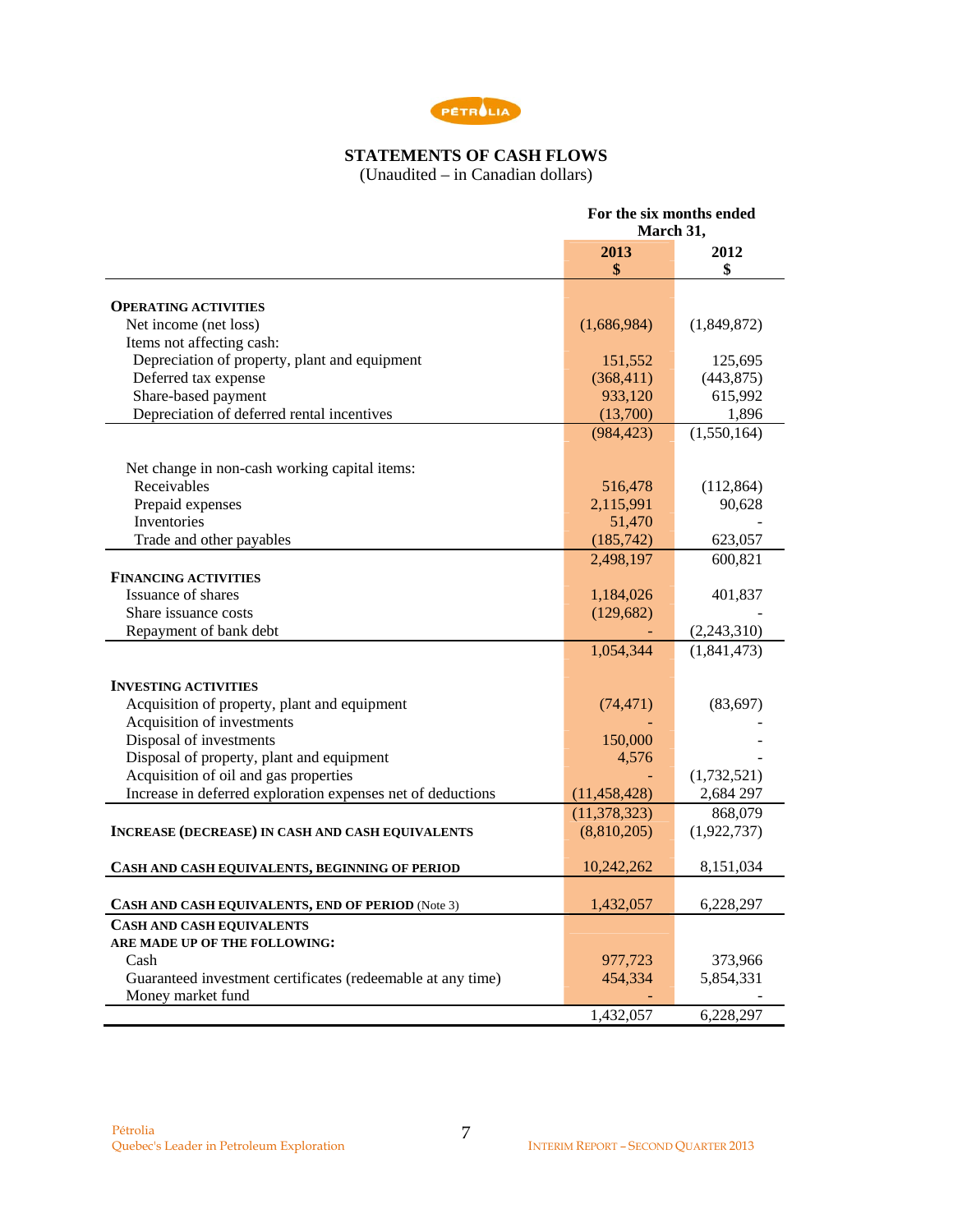## **1. CONDENSED INTERIM FINANCIAL INFORMATION**

The financial information as at March 31, 2013 and for the periods ended March 31, 2013 and 2012 is not audited. However, it is management's opinion that all adjustments required to give a faithful picture of the results for these periods have been included. The adjustments made were of a normal recurring nature. The interim operating results do not necessarily reflect the operating results anticipated for the full fiscal year.

## **2...BASIS FOR THE PREPARATION OF CONDENSED INTERIM FINANCIAL STATEMENTS**

These unaudited condensed interim financial statements were prepared in accordance with International Financial Reporting Standards ("IFRS") published by the International Accounting Standards Board ("IASB") that apply to the preparation of interim financial statements, including IAS 34, "Interim Financial Reporting." The unaudited condensed interim financial statements should be read in conjunction with the annual financial statements for the fiscal year ended September 30, 2012, which were prepared in accordance with the IFRS published by the IASB.

All amounts are expressed in Canadian dollars.

## **3. CASH AND CASH EQUIVALENTS**

Cash and cash equivalents include the following items:

|                                       | As at March 31,<br>2013 | As at September 30,<br>2012 |
|---------------------------------------|-------------------------|-----------------------------|
|                                       |                         |                             |
| Cash (bank overdraft)                 | 977,723                 | (1,872,572)                 |
| Guaranteed investment certificates    | 454,334                 | 4,254,331                   |
| Money market fund                     |                         | 7,860,503                   |
|                                       |                         |                             |
| Less: cash held for exploration $(1)$ | -                       |                             |
|                                       |                         |                             |
| Cash and cash equivalents             | 1,432,057               | 10,242,262                  |

(1) Cash held for exploration represents proceeds from financing not yet incurred related to flow-through shares. According to restrictions imposed under financing arrangements, the Company must allocate these funds to the exploration of oil properties.

On March 31, 2013, cash and cash equivalents included guaranteed investment certificates with interest between 1.25% and 1.75% (1.75% and 2.4% on September 30, 2012), expiring between December 22, 2013 and May 8, 2013. These instruments are cashable at any time without penalty.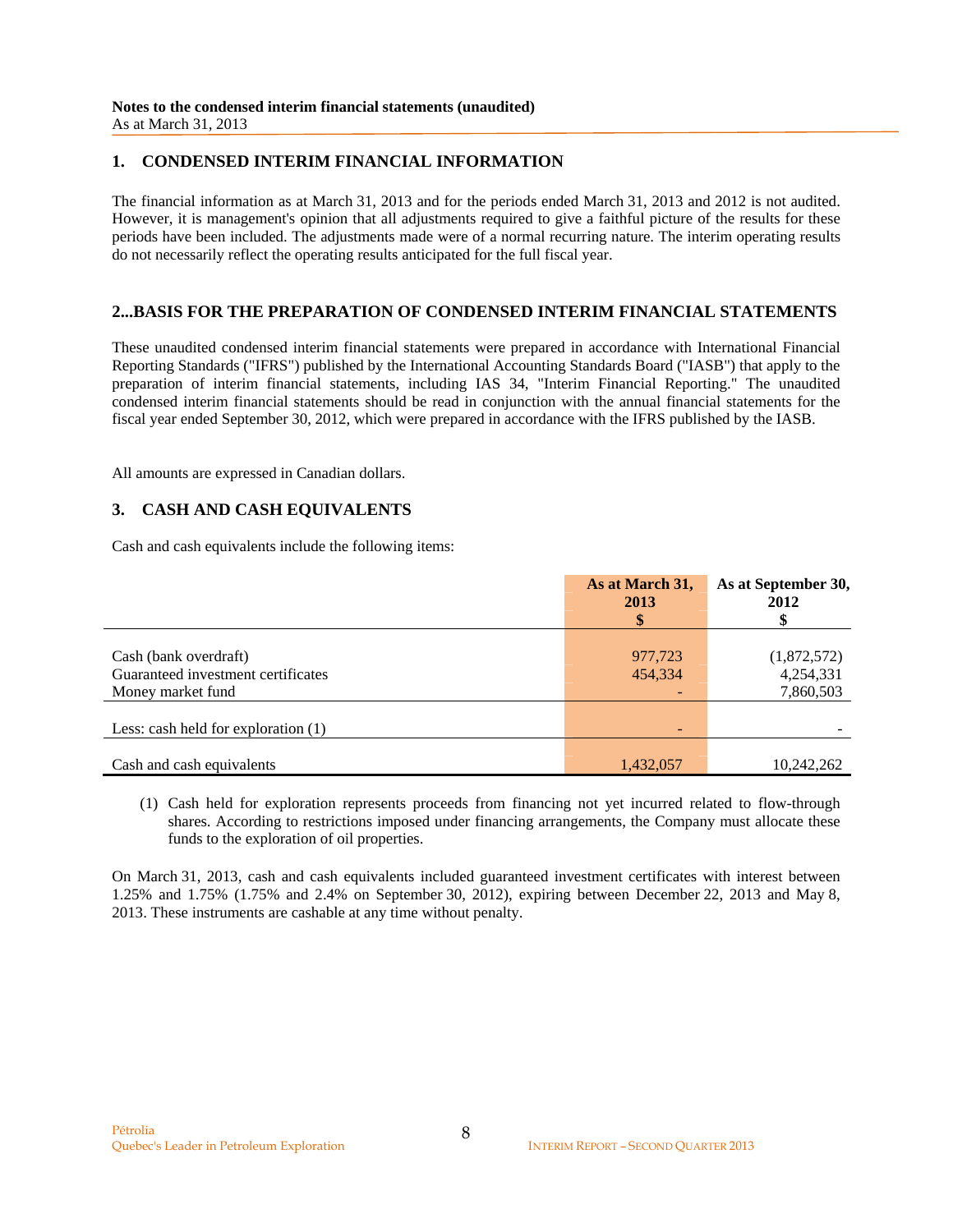## **4. RECEIVABLES**

|                        | As at March 31,<br>2013<br>\$ | As at September 30,<br>2012<br>\$ |
|------------------------|-------------------------------|-----------------------------------|
|                        |                               |                                   |
| Partner                | 383,735                       | 510,256                           |
| Consumer tax credits   | 501,702                       | 1,056,880                         |
| Tax credits receivable | 6,940,616                     | 3,408,957                         |
| Interest receivable    | 15,001                        | 94,949                            |
| Loans to officers      | 120,000                       |                                   |
| Other                  | 133,911                       | 15,260                            |
|                        | 8,094,965                     | 5,086,302                         |

Tax credits relate to claims that have not yet been examined by tax authorities.

All amounts show short-term maturities. Their net carrying value corresponds to a reasonable approximation of their fair value.

# **5. INVESTMENTS**

|                                                                                               | As at March 31,<br>2013<br>\$ | As at March 31,<br>2012 |
|-----------------------------------------------------------------------------------------------|-------------------------------|-------------------------|
| Guaranteed investment certificate, 2.40%, cashable at any time and<br>expiring December 2012  |                               | 1,080,000               |
| Guaranteed investment certificate, 1.252%, cashable at any time and<br>expiring December 2013 | 930,000                       |                         |
|                                                                                               | 930,000                       | 1,080,000               |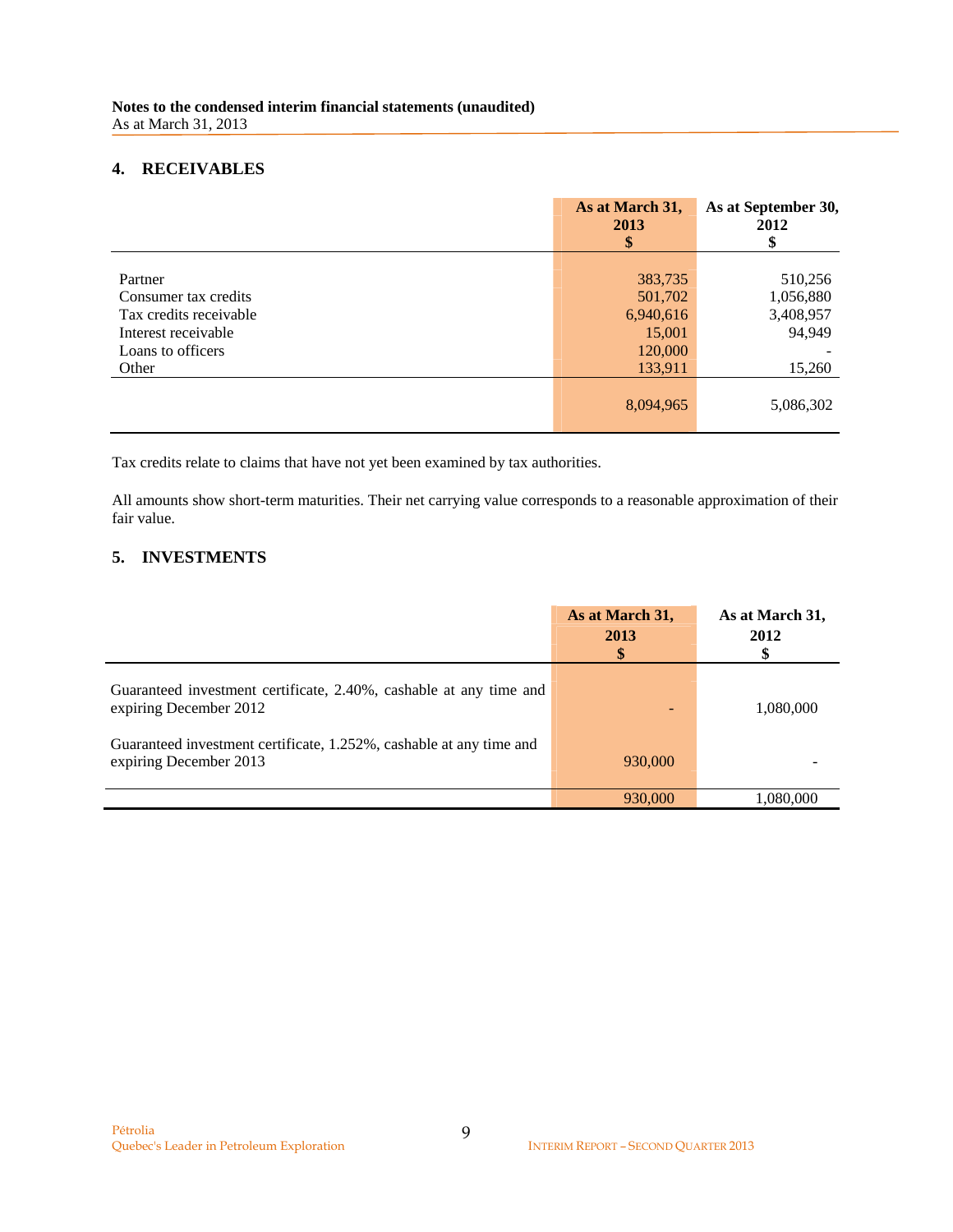# **6. EXPLORATION AND EVALUATION ASSETS**

#### **Oil and gas properties**

|                                      | September 30,<br>2012 | Write-off | <b>Additions</b> |           |
|--------------------------------------|-----------------------|-----------|------------------|-----------|
|                                      |                       |           |                  |           |
| <b>Ouebec</b>                        |                       |           |                  |           |
| Anticosti <sup>1</sup>               | 340,875               |           | 7.745            | 348,620   |
| Gastonguay                           | 690,300               | ۰         |                  | 690,300   |
| Gaspésia – Edgar – Marcel – Tremblay | 426,950               | ۰         |                  | 426,950   |
| Gaspé <sup>1</sup>                   | 3,290,457             | ۰         | 113,081          | 3,403,538 |
| <b>New Brunswick</b>                 |                       |           |                  |           |
| Dalhousie                            | 139,526               |           |                  | 139,526   |
| Oil and gas property totals          | 4,888,108             |           | 120,826          | 5,008,934 |

#### **Exploration expenses**

|                                         | September 30, |           |                  | March 31,  |
|-----------------------------------------|---------------|-----------|------------------|------------|
|                                         | 2012          | Write-off | <b>Additions</b> | 2013       |
|                                         | \$            | \$        | \$               | \$         |
| <b>Ouebec</b>                           |               |           |                  |            |
| Anticosti                               | 7,466,997     |           | 1,152,720        | 8,619,717  |
| Gastonguay                              | 75,037        |           | 39               | 75,076     |
| Gaspésia – Edgar – Marcel – Tremblay    | 3,770,234     |           | 7,054            | 3,777,288  |
| Gaspé                                   | 2,662,493     |           | 89,502           | 2,751,995  |
| Bourque project                         | 11,168,542    |           | 9,952,196        | 21,120,738 |
| Haldimand project                       | 13,343,595    |           | 2,457,663        | 15,801,258 |
| Tar Point No. 1 project                 | 5,284,223     |           | 11,815           | 5,296,038  |
| <b>New Brunswick</b>                    |               |           |                  |            |
| Dalhousie                               | 861,716       |           | 460              | 862,176    |
|                                         | 44,632,837    |           | 13,671,449       | 58,304,286 |
| Less:                                   |               |           |                  |            |
| Exploration subsidies and               |               |           |                  |            |
| partner contributions:                  |               |           |                  |            |
| Anticosti                               | 3,012,402     |           | 691,415          | 3,703,817  |
| Gastonguay                              | 18,909        |           |                  | 18,909     |
| Gaspésia - Edgar - Marcel - Tremblay    | 423,091       |           | 1,552            | 424,643    |
| Gaspé                                   | 644,933       |           | 25,943           | 670,876    |
| Bourque project                         | 5,684,276     |           | 3,140,787        | 8,825,063  |
| Haldimand project                       | 5,699,488     |           | 1,010,720        | 6,710,208  |
| Tar Point No. 1 project                 | 1,089,615     |           | 1,133            | 1,090,748  |
| Dalhousie                               | 6,922         |           |                  | 6,922      |
|                                         | 16,579,636    |           | 4,871,550        | 21,451,186 |
| Income from evaluation of oil reserves: |               |           |                  |            |
| Gaspé                                   |               |           |                  |            |
| Haldimand project                       | 246,212       |           | 49.604           | 295,816    |
|                                         |               |           |                  |            |
| Total exploration expenses              | 27,806,989    |           | 8,750,295        | 36,557,284 |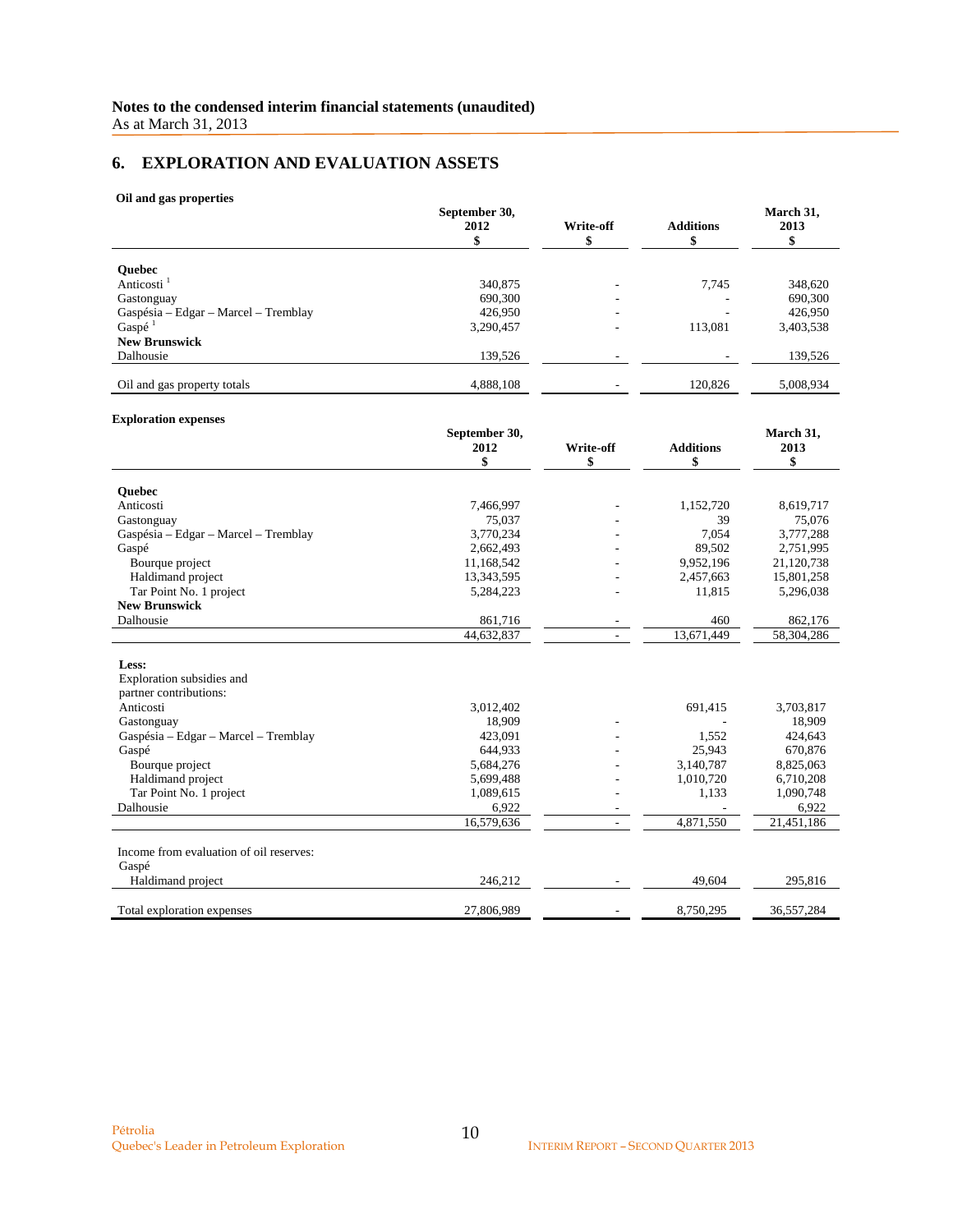| Summary as at March 31, 2013      | September 30,<br>2012 | Write-off | <b>Additions</b> | March 31,<br>2013 |
|-----------------------------------|-----------------------|-----------|------------------|-------------------|
| Properties                        | 4,888,108             | -         | 120,826          | 5,008,934         |
| <b>Exploration</b> expenses       | 27,806,989            |           | 8,750,295        | 36,557,284        |
| Exploration and evaluation assets | 32,695,097            |           | 8.871.121        | 41,566,218        |

(1) Properties with the reference (1) are subject to royalties should they become productive. To date, the Company has satisfied all required obligations and lists only its future or potential obligations and special transactions of the year below.

### **Gaspé properties**

In May 2008, Pétrolia acquired a 100% interest in a 6,043-km<sup>2</sup> surface area of these properties (excluding the Haldimand property), subject to a royalty of 0.5% to 2.5% on the future production of hydrocarbons. In June 2010, the Company carried out an asset exchange, increasing its interest to 100% in all Gaspé leases, a 150-km<sup>2</sup> territory, with the exception of a 9-km<sup>2</sup> zone in which it holds a 64% interest (Haldimand property). On December 20, 2010, the Company signed definitive agreements for the sale of 50% of its interests in the Haldimand discovery as well as in 13 leases surrounding this discovery to Québénergie Inc. (subsidiary of Investcan) for the sum of \$15,190,000. A sum of \$6,690,000 was paid in cash and \$8,500,000 in exploration work was carried out by Québénergie Inc. over the next two years.

#### **Haldimand property**

On May 6, 2008, a second agreement defined a development area of 9 km<sup>2</sup> around Pétrolia's Haldimand No. 1 well in which the Company held a 45% interest, Junex 45% and Gastem 10%. Some of the licences to these properties are subject to royalty payments of 5%. Under an amendment to the original agreement signed July 22, 2009, Pétrolia became the operator of the entire 9-km<sup>2</sup> development area. On October 1, 2009, Pétrolia acquired all of Gastem's interest. Following its decision not to participate in the drilling of a second well, Junex saw its ownership interest decrease by 9%. After signing definitive agreements to sell 50% of the interests in the Haldimand discovery, Haldimand's ownership was as follows: Pétrolia – 32%, Québenergié – 32% and Junex – 36%.

On December 20, 2011, Pétrolia and Québénergie paid \$3.1 million to buy all of Junex's interests in this deposit. The agreement releases Junex from the production penalties to which it was exposed by failing to participate in recent work on the properties. Following this transaction, Pétrolia and Québénergie now own an equal share in the deposit and surrounding properties.

### **Bourque property**

In May 2012, Pétrolia made a private placement totalling \$15.75M, with most of the funds to be used for the drilling of two wells on the Bourque property.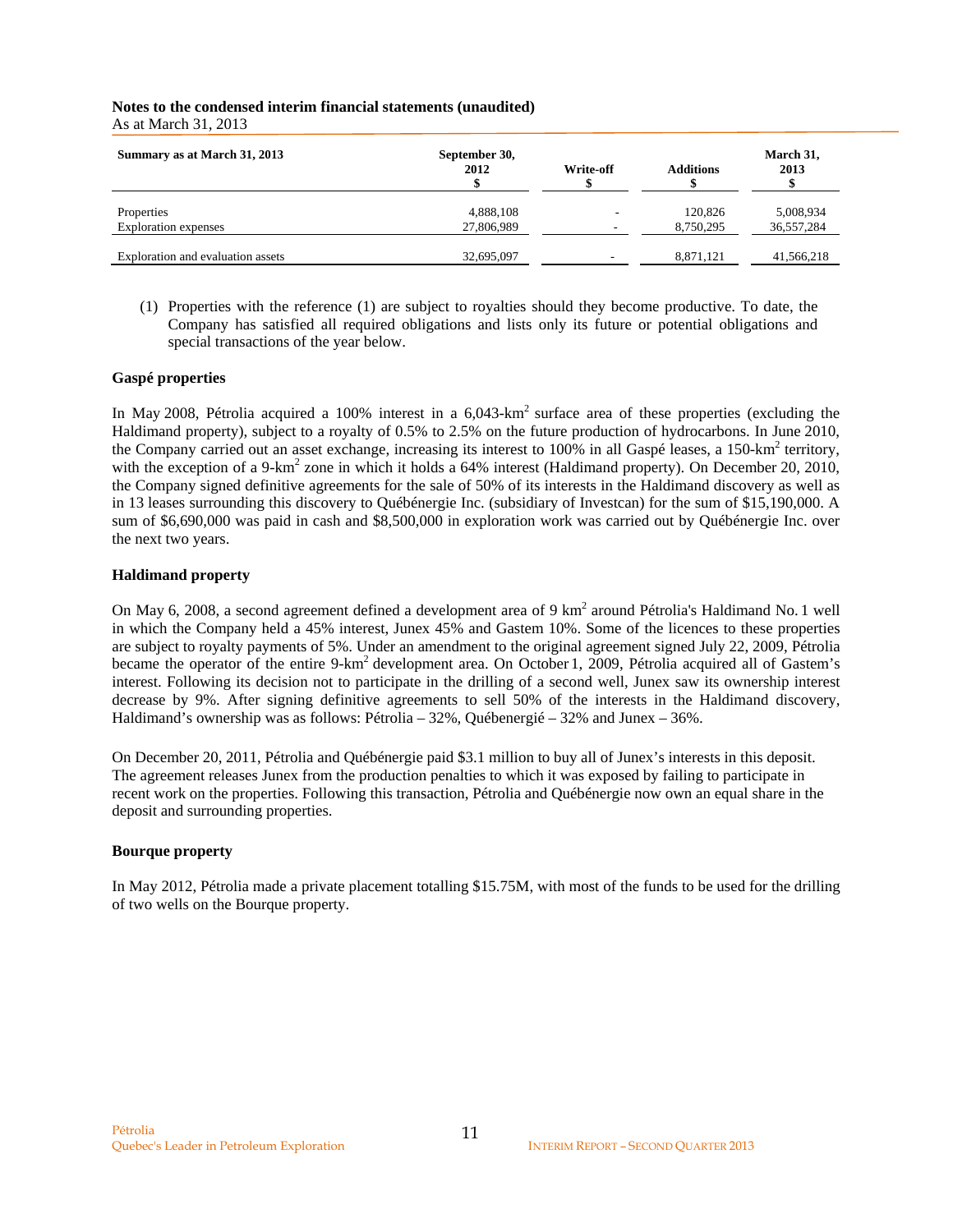#### **Anticosti property**

The Company acquired all of Hydro-Québec's rights on Anticosti Island in return for an overriding royalty on future oil production. Under this agreement, Pétrolia shares a 25% interest with Corridor Resources Inc. in six licences and 50% in 29 exploration licences on the island and acts as an operator for most of them. In June 2010, the Company participated in the drilling of three exploration wells and extracted a core sample to evaluate the Macasty Formation's potential as a shale gas reservoir. Once it obtains the results of the core sample analysis, the Company plans to undertake development work in order to better estimate the oil potential of Anticosti Island.

### **7. PROPERTY, PLANT AND EQUIPMENT**

|                                                                                | Leasehold<br>improve-<br>ments | Office<br>equipment | Rolling<br>stock | Reservoirs<br>and<br>construc-<br>tion<br>facilities | <b>Sites</b>             | Total        |
|--------------------------------------------------------------------------------|--------------------------------|---------------------|------------------|------------------------------------------------------|--------------------------|--------------|
|                                                                                | \$                             | $\mathbf{\hat{S}}$  | \$               | \$                                                   | \$                       | \$           |
| Cost                                                                           |                                |                     |                  |                                                      |                          |              |
| Balance as at October 1, 2012                                                  | 577,483                        | 294,443             | 244,486          | 434,516                                              | 75,434                   | 1,626,362    |
| <b>Additions</b>                                                               |                                |                     |                  | 74,472                                               |                          | 74,472       |
| Disposal                                                                       |                                |                     | 46,935           |                                                      |                          | 46,935       |
| Balance as at March 31, 2013                                                   | 577,483                        | 294,443             | 197,551          | 508,988                                              | 75,434                   | 1,653,899    |
| <b>Accumulated depreciation</b>                                                |                                |                     |                  |                                                      |                          |              |
| Balance as at October 1, 2012                                                  | 224,947                        | 139,817             | 182,832          | 46,795                                               |                          | 594,391      |
| Retirement                                                                     |                                |                     | 42,358           |                                                      |                          | 42,358       |
| Depreciation                                                                   | 79,016                         | 18,154              | 8,657            | 45,721                                               |                          | 151,551      |
| Balance as at March 31, 2013                                                   | 303,963                        | 157,971             | 149,131          | 92,516                                               | $\overline{\phantom{a}}$ | 703,584      |
|                                                                                |                                |                     |                  |                                                      |                          |              |
| Book value as at March 31, 2013                                                | 273,520                        | 136,472             | 48,420           | 416,472                                              | 75,434                   | 950,318      |
| Book value as at September 30, 2012                                            | 352,537                        | 154,626             | 61,656           | 387,722                                              | 75,434                   | 1,031,975    |
|                                                                                | Leasehold<br>improve-<br>ments | Office<br>equipment | Rolling<br>stock | Reservoirs                                           | <b>Sites</b>             | Total        |
|                                                                                | \$                             | \$                  | \$               | \$                                                   | \$                       | $\mathbb{S}$ |
| Cost                                                                           |                                |                     |                  |                                                      |                          |              |
| Balance as at October 1, 2011                                                  | 565,179                        | 266,809             | 236,187          | 115,739                                              | 75,434                   | 1,259,348    |
| <b>Additions</b>                                                               | 12,304                         | 5,783               | 8,301            | 57,309                                               |                          | 83,697       |
| Disposal                                                                       |                                |                     |                  |                                                      |                          |              |
| Balance as at March 31, 2012                                                   | 577,483                        | 272,592             | 244,488          | 173,048                                              | 75,434                   | 1,343,045    |
| <b>Accumulated depreciation</b><br>Balance as at October 1, 2011<br>Retirement | 65,807                         | 96,046              | 157,594          | 8,122                                                |                          | 327,569      |
| Depreciation                                                                   | 79,734                         | 20,991              | 12,204           | 12,766                                               |                          | 125,695      |
| Balance as at March 31, 2012                                                   | 145,541                        | 117,037             | 169,798          | 20,888                                               | ٠                        | 453,264      |
| Book value as at March 31, 2012                                                | 431,942                        | 155,555             | 74,690           | 152,160                                              | 75,434                   | 889,781      |
| Book value as at September 30, 2011                                            | 499,372                        | 170,763             | 78,593           | 107,617                                              | 75,434                   | 931,779      |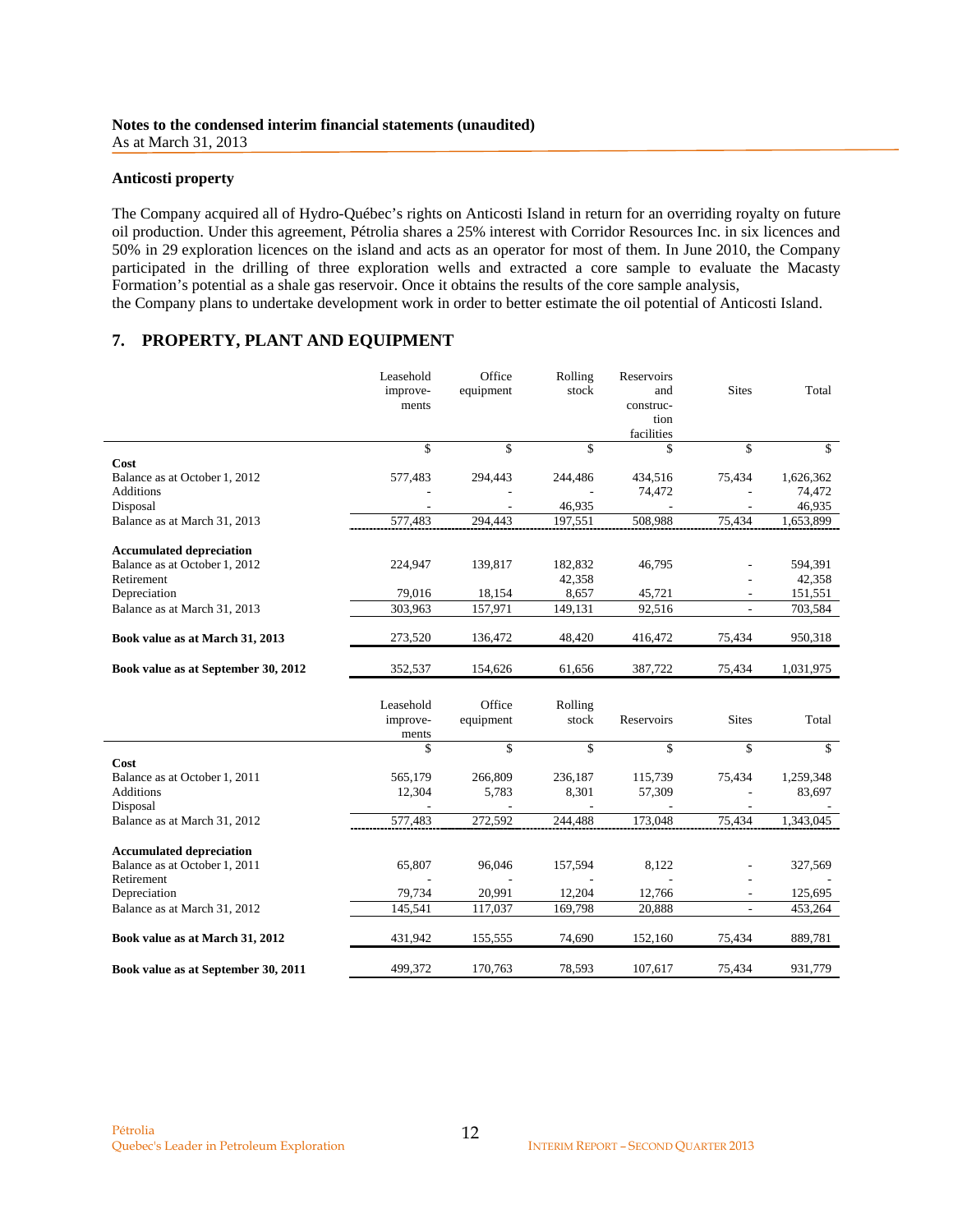### **8. TRADE AND OTHER PAYABLES**

|                                            | As at March 31, | As at<br>September 30, |
|--------------------------------------------|-----------------|------------------------|
|                                            | 2013            | 2012                   |
|                                            | \$              | \$                     |
| Payables and accrued liabilities           | 3,121,989       | 2,449,192              |
| Salaries, vacation pay and directors' fees | 240,420         | 270,614                |
| Security deposits from partners            | 307,500         | 307,500                |
|                                            |                 |                        |
|                                            | 3,669,909       | 3,027,306              |

### **9. PROVISION FOR SITE RESTORATION**

Management calculates the total provisions for future site restoration based on the estimated cost to abandon and reclaim its net ownership interest in all wells and facilities and the estimated timing of the costs to be incurred in future periods.

At March 31, 2013, the future estimated total required to settle obligations related to site restoration, indexed at 3.5%, was \$385,938. The Company anticipates that an instalment of \$98,000 of this obligation will be settled during the fiscal year. The total future amount was discounted using the weighted average rate of 5.25%, according to a payment schedule ranging from 1 to 30 years. The total undiscounted amount of the estimated cash flow required to settle this obligation is \$385,938.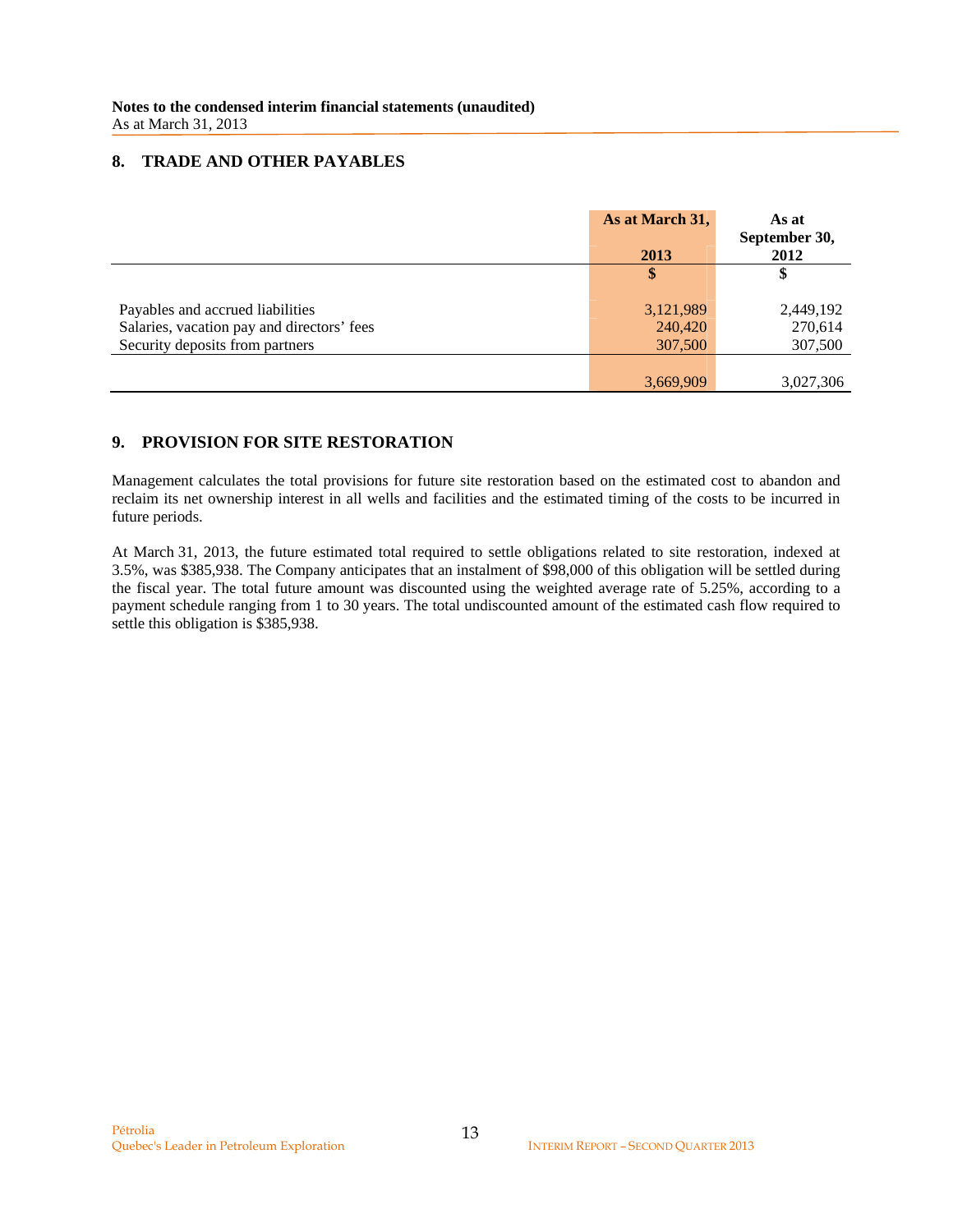The following table presents the reconciliation of the provision for site restoration:

|                                                                                          | As at<br>March 31,<br>2013 | As at<br>September 30,<br>2012          |
|------------------------------------------------------------------------------------------|----------------------------|-----------------------------------------|
|                                                                                          | \$                         | \$                                      |
| Balance, beginning of period<br>Liabilities incurred<br>Accretion expense<br>Amount used | 385,938<br>۰<br>۰          | 369,178<br>41,992<br>12,268<br>(37,500) |
| Balance, end of period                                                                   | 385,938                    | 385,938                                 |
| Portion of liability to be settled during the following fiscal year                      | 98,000                     | 98,000                                  |
|                                                                                          | 287,938                    | 287,938                                 |

# **10. SHARE CAPITAL**

### **Authorized**

Unlimited number of common, participating, voting shares without par value.

| <b>Issued:</b>               | <b>Six months</b><br>ended March 31,<br>2013 |            |            |            | <b>Fiscal year</b><br>ended September 30, 2012 |  |
|------------------------------|----------------------------------------------|------------|------------|------------|------------------------------------------------|--|
|                              |                                              |            |            |            |                                                |  |
|                              | Number of                                    |            | Number of  |            |                                                |  |
|                              | shares                                       | Amount     | shares     | Amount     |                                                |  |
|                              |                                              | \$         |            | \$.        |                                                |  |
| Balance, beginning of period | 66,585,750                                   | 51,378,040 | 54,579,477 | 35,432,271 |                                                |  |
| Shares issued:               |                                              |            |            |            |                                                |  |
| Shares issued                | 957,050                                      | 899,627    | 11,091,552 | 15,750,004 |                                                |  |
| Warrants exercised           |                                              |            | 264,721    | 344,136    |                                                |  |
| Exercise of share options    | 460,000                                      | 478,600    | 650,000    | 460,208    |                                                |  |
| <b>Future taxes</b>          |                                              |            |            | 160,421    |                                                |  |
| Share issuance costs         |                                              | (129, 682) |            | (769,000)  |                                                |  |
|                              |                                              |            |            |            |                                                |  |
| Balance, end of period       | 68,002,800                                   | 52,626,585 | 66,585,750 | 51,378,040 |                                                |  |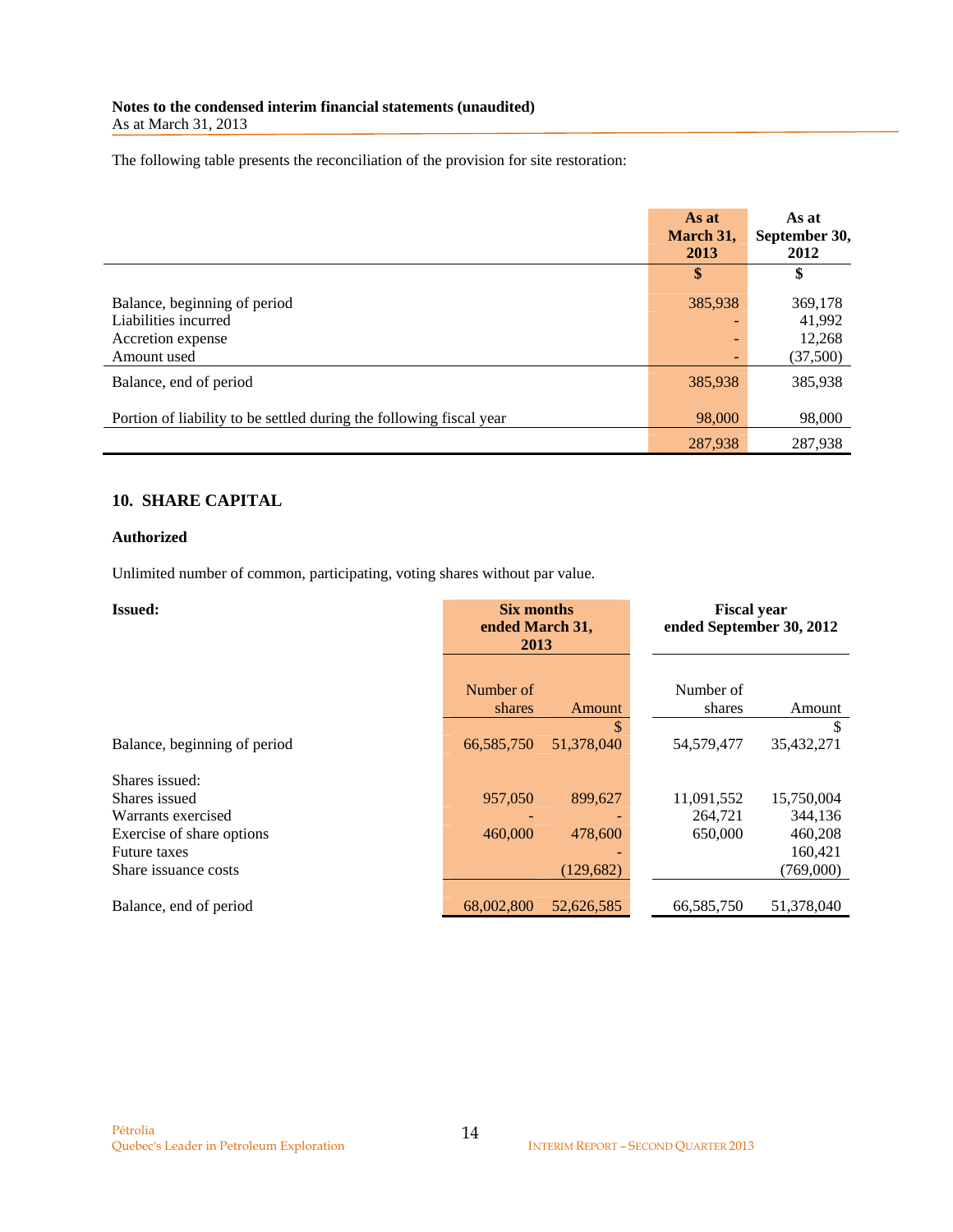### **Warrants**

Outstanding warrants allow holders to subscribe to an equivalent number of common shares as follows:

|                              | <b>Six months</b><br>ended March 31,<br>2013 |                     | <b>Fiscal year</b><br>ended September 30,<br>2012 |                     |
|------------------------------|----------------------------------------------|---------------------|---------------------------------------------------|---------------------|
|                              |                                              | Weighted<br>average |                                                   | Weighted<br>average |
|                              | Number of                                    | exercise            | Number of                                         | exercise            |
|                              | warrants                                     | price               | warrants                                          | price               |
|                              |                                              | \$                  |                                                   | S                   |
| Balance, beginning of period | 5,788,734                                    | 1.76                | 264,721                                           | 1.30                |
| Granted<br>Exercised         |                                              | -                   | 5,788,734<br>(264, 721)                           | 1.76<br>(1.30)      |
| Expired                      |                                              | ٠<br>-              |                                                   |                     |
| Balance, end of period       | 5,788,734                                    | 1.76                | 5,788,734                                         | 1.76                |

The number of outstanding warrants that can be exercised for an equivalent number of common shares is established as follows:

|                              | <b>Six months</b><br>ended March 31,<br>2013 |                    |                       |                   | <b>Fiscal year</b><br>ended September 30,<br>2012 |  |
|------------------------------|----------------------------------------------|--------------------|-----------------------|-------------------|---------------------------------------------------|--|
| Expiry date                  | Number of<br>warrants                        | Exercise<br>price  | Number of<br>warrants | Exercise<br>price |                                                   |  |
| May 14, 2014<br>May 15, 2015 | 242,958<br>5,545,776                         | \$<br>1.42<br>1.78 | 242,958<br>5,545,776  | 1.42<br>1.78      |                                                   |  |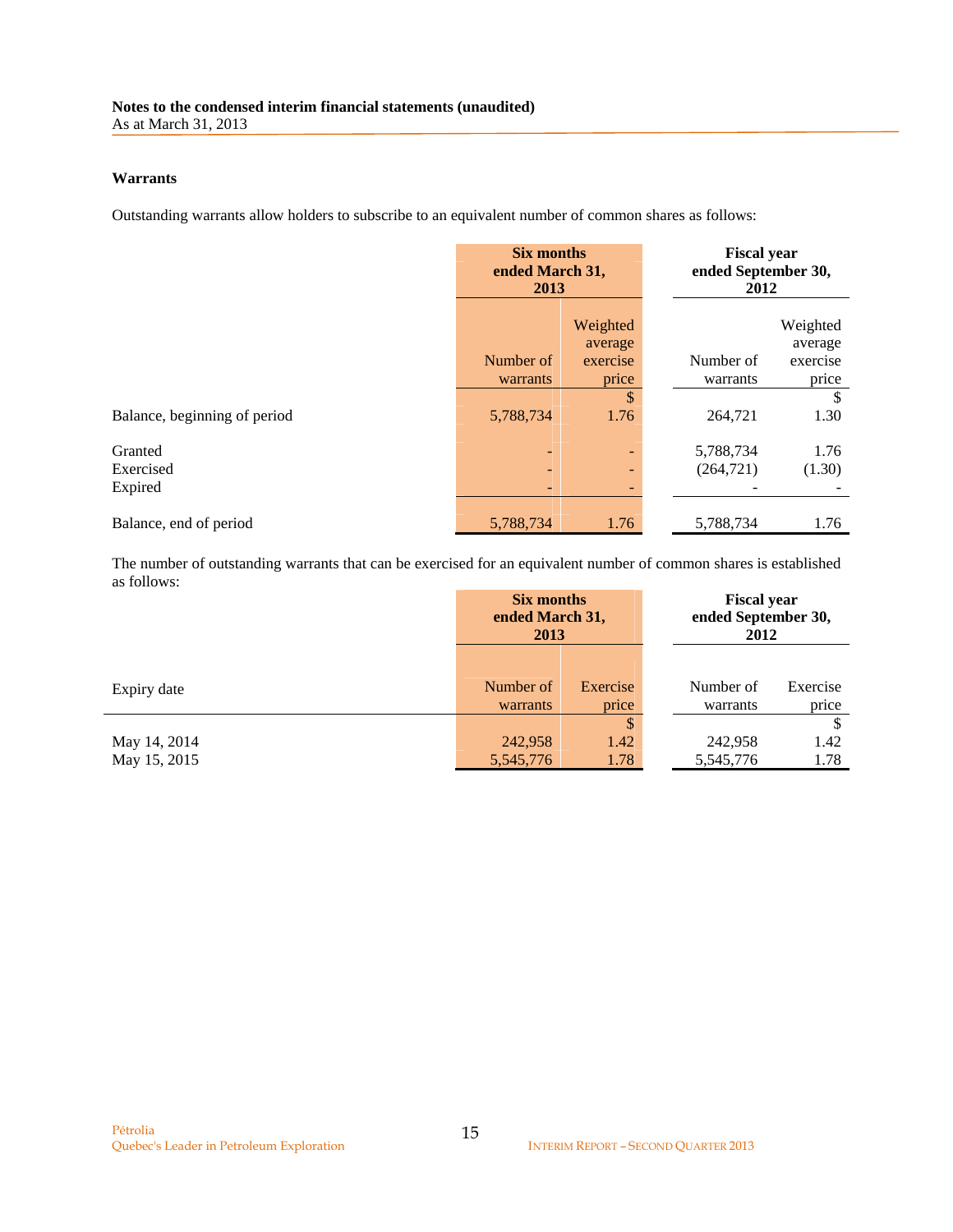### **11. EMPLOYEE REMUNERATION**

#### **Employee benefits expense**

Expenses recognized for employee benefits are analyzed below:

|                                                                 | As at<br><b>March 31</b><br>2013 | As at<br>September 30,<br>2012 |
|-----------------------------------------------------------------|----------------------------------|--------------------------------|
|                                                                 |                                  |                                |
| Wages, salaries                                                 | 1,230,050                        | 2,223,643                      |
| Share-based payments                                            | 1,042,606                        | 639,692                        |
|                                                                 | 2,272,656                        | 2,863,335                      |
| Less: salaries capitalized in exploration and evaluation assets | 783,783                          | 1,276,431                      |
| Employee benefits expense                                       | 1,488,873                        | 1,586,904                      |

#### **Share-based payment**

The Company has a share option plan that allows it to grant a maximum of 10% of the number of shares outstanding to its directors, officers, key employees and suppliers on a continuous basis. The exercise price of each option equals the market price or discounted market price of the underlying share on the day prior to the grant of the option. All options must be exercised no later than five years after the date of the grant. The options granted to directors vest immediately and over a period of three years for other participants.

All share-based employee remuneration will be settled in equity. The Company has no legal or constructive obligation to repurchase or settle the options.

Share options and weighted average prices are as follows for the reporting periods presented:

|                                        | Six months<br>ended March 31, 2013 |                                                | <b>Fiscal year</b><br>ended September 30,<br>2012 |                                                |
|----------------------------------------|------------------------------------|------------------------------------------------|---------------------------------------------------|------------------------------------------------|
|                                        | Number of<br>options               | Weighted<br>average<br>exercise<br>price<br>\$ | Number<br>of options                              | Weighted<br>average<br>exercise<br>price<br>\$ |
| Outstanding at the beginning of period | 3,706,000                          | 1.16                                           | 3,276,250                                         | 0.84                                           |
| Granted<br>Exercised<br>Expired        | 2,370,000<br>(460,000)             | 1.03<br>0.62                                   | 1,341,000<br>(650,000)<br>(261,250)               | 1.52<br>0.43<br>0.82                           |
| Outstanding at end of period           | 5,616,000                          | 1.15                                           | 3,706,000                                         | 1.16                                           |
| Exercisable                            | 3,491,750                          | 1.05                                           | 2,221,500                                         | 1.09                                           |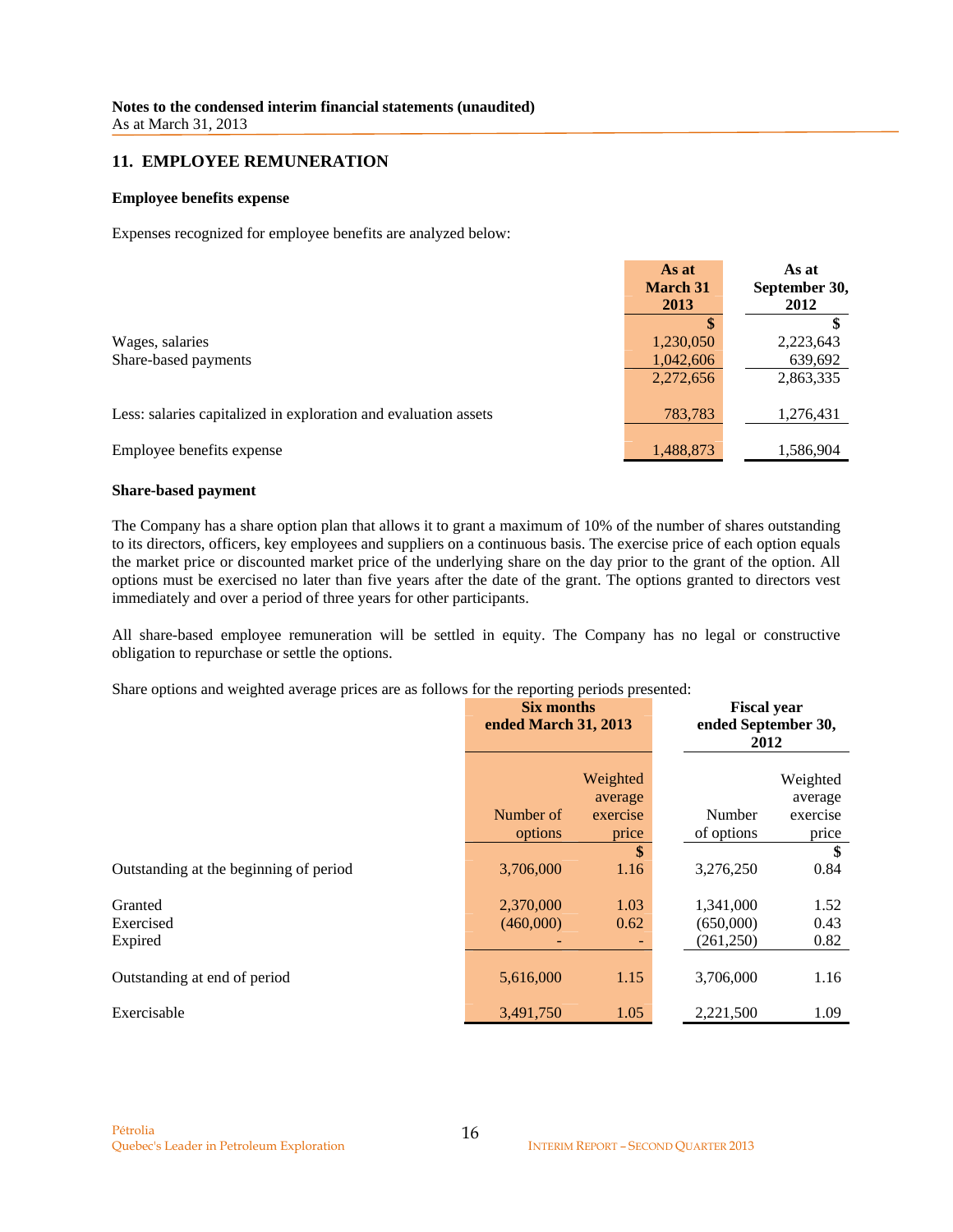| <b>Options outstanding</b> |                |                  |                        |  |
|----------------------------|----------------|------------------|------------------------|--|
| Number of options          | Exercise price | Time to maturity | <b>Expiration</b> date |  |
|                            | \$             | Years            |                        |  |
| 327,500                    | 1.25           | 0.3              | July 7, 2013           |  |
| 60,000                     | 0.74           | 1.1              | May 21, 2014           |  |
| 270,000                    | 0.89           | 1.9              | February 25, 2015      |  |
| 672,500                    | 0.50           | 2.7              | December 8, 2015       |  |
| 75,000                     | 1.31           | 2.9              | February 25, 2016      |  |
| 500,000                    | 1.69           | 3.1              | May 18, 2016           |  |
| 1,266,000                  | 1.52           | 3.7              | December 4, 2016       |  |
| 75,000                     | 1.51           | 3.9              | February 22, 2017      |  |
| 2,220,000                  | 1.02           | 4.7              | December 10, 2017      |  |
| 150,000                    | 1.14           | 4.9              | February 28, 2018      |  |

The following table reflects share options issued and outstanding at March 31, 2013:

The following table reflects share options issued and outstanding at September 30, 2012:

| <b>Options outstanding</b> |                |                  |                   |  |  |  |
|----------------------------|----------------|------------------|-------------------|--|--|--|
| Number of options          | Exercise price | Time to maturity | Expiration date   |  |  |  |
|                            | \$<br>years    |                  |                   |  |  |  |
| 400,000                    | 0.60           | 0.3              | February 12, 2013 |  |  |  |
| 327,500                    | 1.25           | 0.8              | July 7, 2013      |  |  |  |
| 120,000                    | 0.74           | 1.7              | May 21, 2014      |  |  |  |
| 270,000                    | 0.89           | 2.4              | February 25, 2015 |  |  |  |
| 672,500                    | 0.50           | 3.2              | December 8, 2015  |  |  |  |
| 75,000                     | 1.31           | 3.4              | February 25, 2016 |  |  |  |
| 500,000                    | 1.69           | 3.6              | May 18, 2016      |  |  |  |
| 1,266,000                  | 1.52           | 4.2              | December 4, 2016  |  |  |  |
| 75,000                     | 1.51           | 4.3              | February 22, 2017 |  |  |  |

The fair value of the options granted during the period was calculated using the Black-Scholes option-pricing model with the following weighted average assumptions:

|                               | <b>March</b><br>2013 | <b>December</b><br>2012 | May<br>2012 | <b>February</b><br>2012 |
|-------------------------------|----------------------|-------------------------|-------------|-------------------------|
| Share price at grant date     | 1.14                 | 1.02                    | 1.42        | 1.51                    |
| Risk-free interest rate       | 1.18%                | 1.55%                   | 0.86%       | 3%                      |
| Average expected volatility   | 102%                 | 102%                    | 95%         | 91%                     |
| Average expected life (years) |                      | $1 - 5$                 |             |                         |
| Expected dividend yield       | Nil                  | Nil                     | Nil         | Nil                     |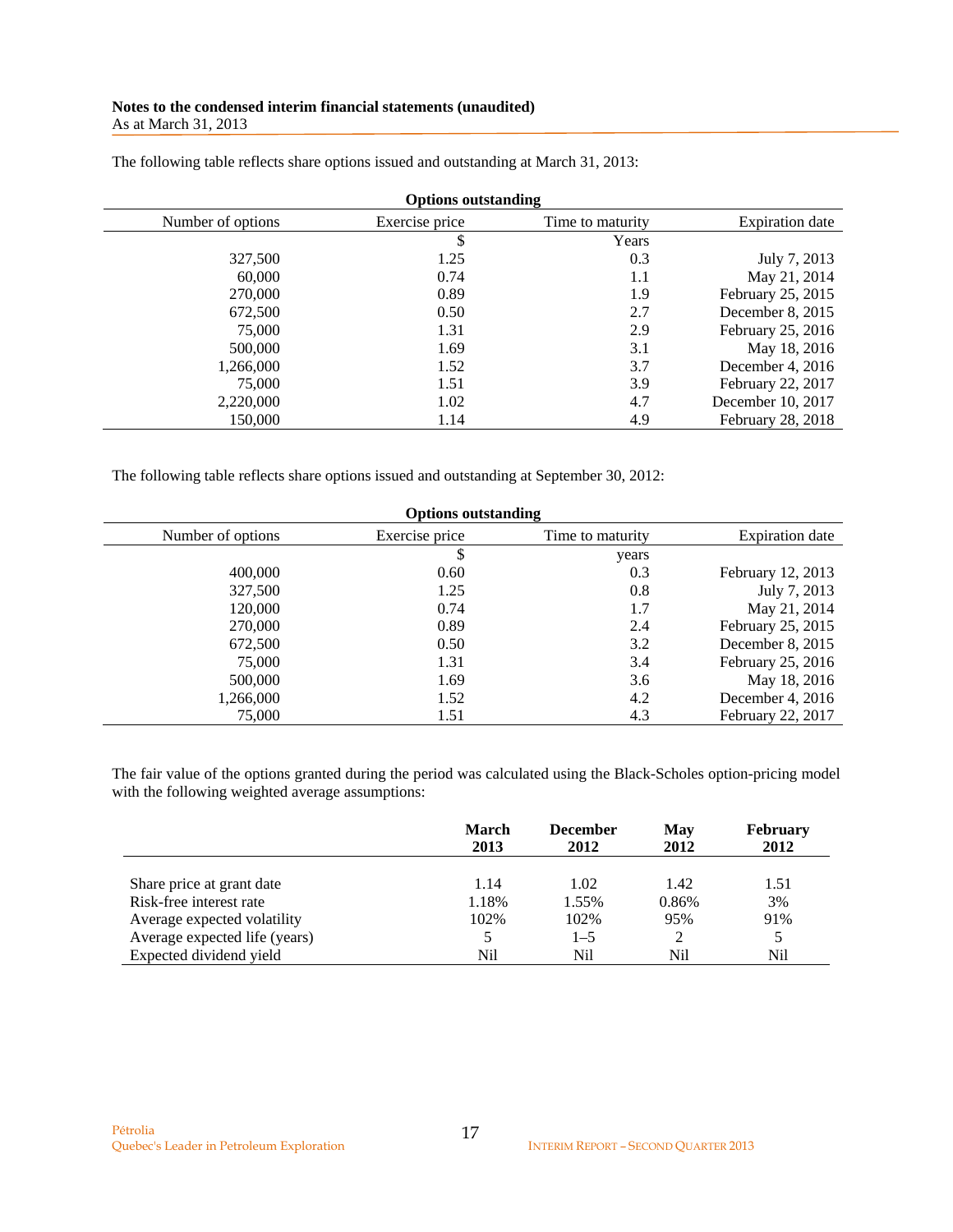The underlying expected volatility was determined by reference to historical data of the Company's shares over a period of five years since the grant date.

Accordingly, the share-based payment was allocated as follows:

|                               |                   | <b>December</b> |                   | <b>December</b> |
|-------------------------------|-------------------|-----------------|-------------------|-----------------|
|                               | <b>March 2013</b> | 2012            | <b>March 2012</b> | 2011            |
|                               |                   |                 |                   |                 |
| Statement of income           | 128,700           | 804,420         | 36,968            | 469,741         |
| Deferred exploration expenses | -                 | 109.486         | 43.732            | 89,251          |
|                               |                   |                 |                   |                 |
| Total                         | 128.700           | 913,906         | 80,700            | 558,992         |

## **12. RELATED PARTY TRANSACTIONS**

The Company's related parties include other related parties and key management personnel, as described below.

Unless otherwise indicated, none of the transactions involve special terms or conditions and no guarantees were given or received. Outstanding balances are usually settled in cash.

### **Transactions with key management personnel**

Key management personnel **remuneration includes the following** expenses:

|                               |           | Six-month period ended<br>March 31, |  |  |
|-------------------------------|-----------|-------------------------------------|--|--|
|                               | 2013      | 2012                                |  |  |
|                               | \$        |                                     |  |  |
| Short-term employee benefits: |           |                                     |  |  |
| Salaries and benefits         | 393,257   | 243,337                             |  |  |
| Attendance fees               | 64,083    | 62,417                              |  |  |
| Total short-term benefits     | 457,340   | 305,754                             |  |  |
| Share-based payments          | 737,100   | 410,944                             |  |  |
| Total remuneration            | 1,194,440 | 716,698                             |  |  |

During the 2013 reporting period, key management exercised 460,000 options (60,000 in 2012) granted under the share-based compensation plan. An amount of \$120 000 was granted to two managers within the framework of the program of loan for the exercise of options to buy shares. The loans have a maximal term of 9 months and bearing interest at the Bank of Canada one day rate.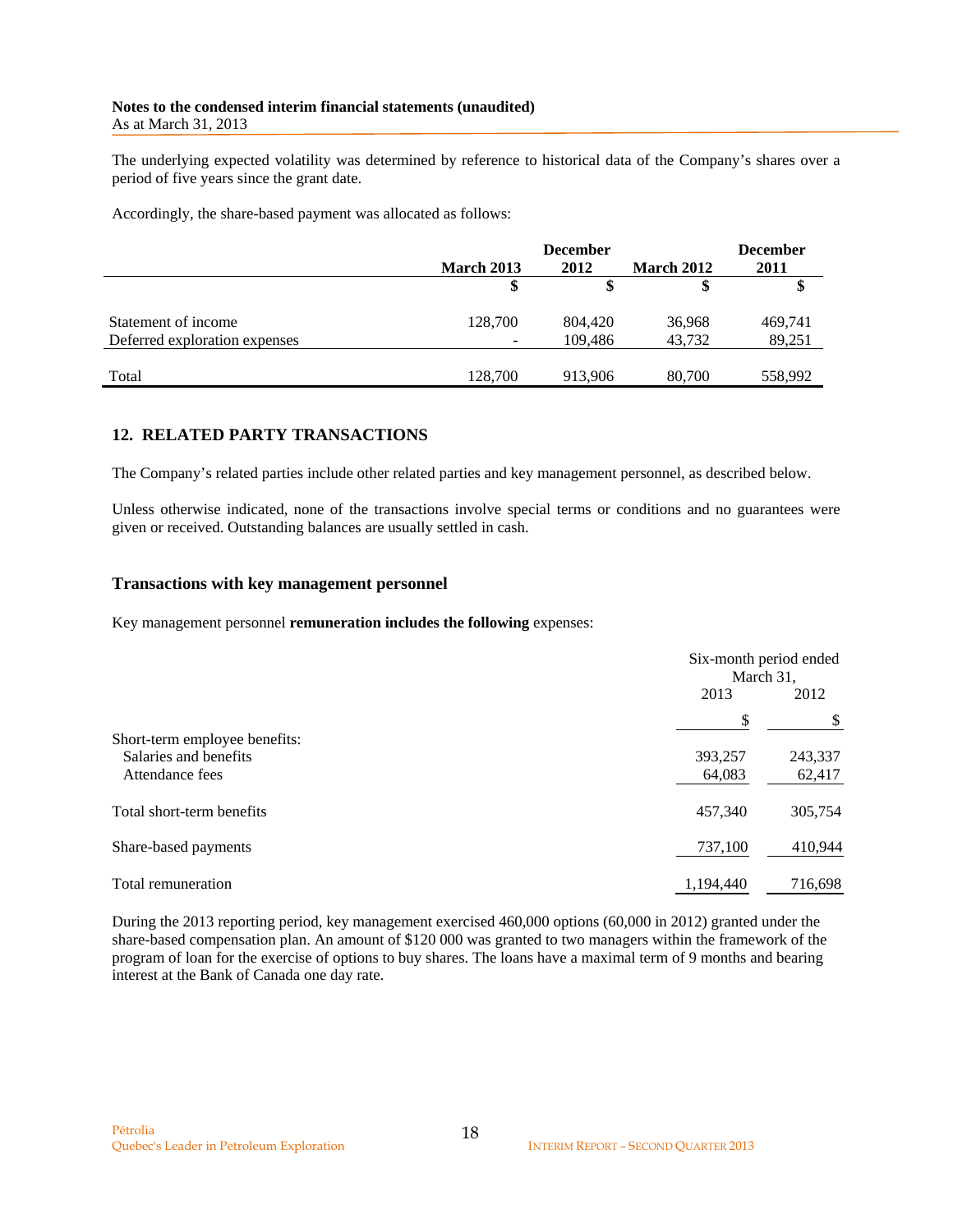### **Related parties**

Transactions were carried out with two companies whose main officer (holding a minority interest) also serves on Pétrolia's Board:

|                                                                       |       | Six-month period ended<br>March 31, |  |  |
|-----------------------------------------------------------------------|-------|-------------------------------------|--|--|
|                                                                       | 2013  | 2012                                |  |  |
| Statement of financial position:<br>Exploration and evaluation assets | 7.842 | 2,394                               |  |  |
| Statement of comprehensive income:<br>Other expenses                  | -     | 4,548                               |  |  |
|                                                                       |       |                                     |  |  |

The balance due from these companies is \$18,199 at March 31, 2013 (March 31, 2012 – \$23,884).

The Company entered into the following transactions with a company whose director also sits on Pétrolia's board:

|                                    |       | Six-month period<br>ended March 31, |  |
|------------------------------------|-------|-------------------------------------|--|
|                                    | 2013  | 2012                                |  |
|                                    |       |                                     |  |
| Statement of comprehensive income: |       |                                     |  |
| Salaries and benefits              | 1.069 | 2,153                               |  |
| Office supplies and transportation | 615   | 500                                 |  |

The balance due from this Company is \$12,380 at March 31, 2013 (March 31, 2012 – \$2,228).

The Company entered into the following transactions with a close relative of a member of management, who provided services to the Company:

| $\overline{\phantom{a}}$         |      | Six-month period ended |  |  |  |
|----------------------------------|------|------------------------|--|--|--|
|                                  |      | March 31,              |  |  |  |
|                                  | 2013 | 2012                   |  |  |  |
|                                  | S    | S                      |  |  |  |
| Statement of financial position: |      |                        |  |  |  |
| Property, plant and equipment    | -    | 8,607                  |  |  |  |

The balance owing this supplier is \$0 at March 31, 2013 (March 31, 2012 – \$0).

These transactions took place in the normal course of business and were measured at their exchange value, which is the consideration established and accepted by related parties.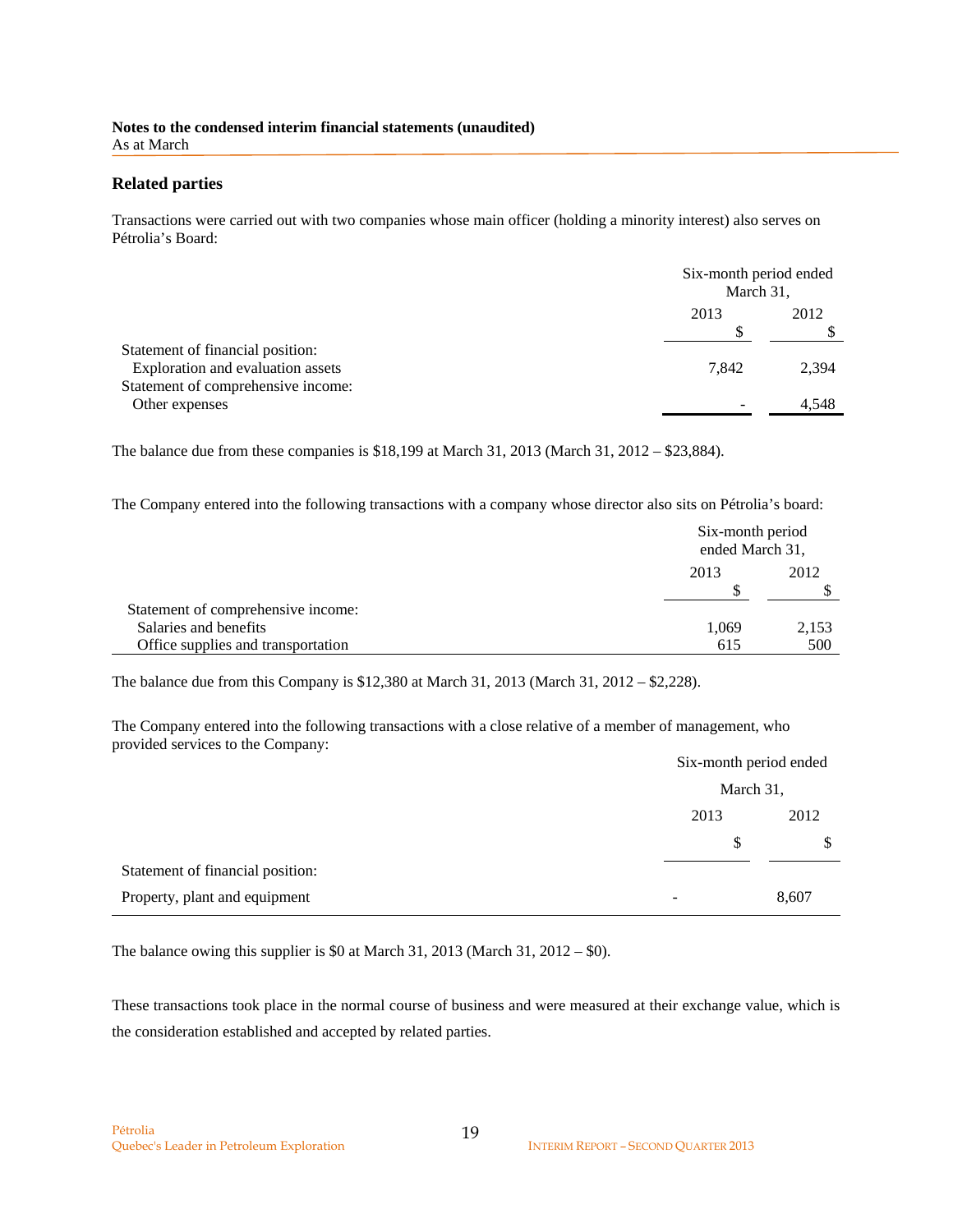## **13. CONTINGENCIES**

#### **Environment and letters of guarantee**

The Company's operations are subject to environmental protection legislation. Environmental consequences are difficult to predict, whether in terms of their outcomes, dates or impact. Currently, to the best of management's knowledge, the Company is operating in compliance with current legislation. Letters of guarantee in the amount of \$930,000 were issued in favour of the Ministère des Ressources naturelles to guarantee the work to shut down certain sites.

These letters are secured by guaranteed investment certificates (GICs) in an equivalent amount.